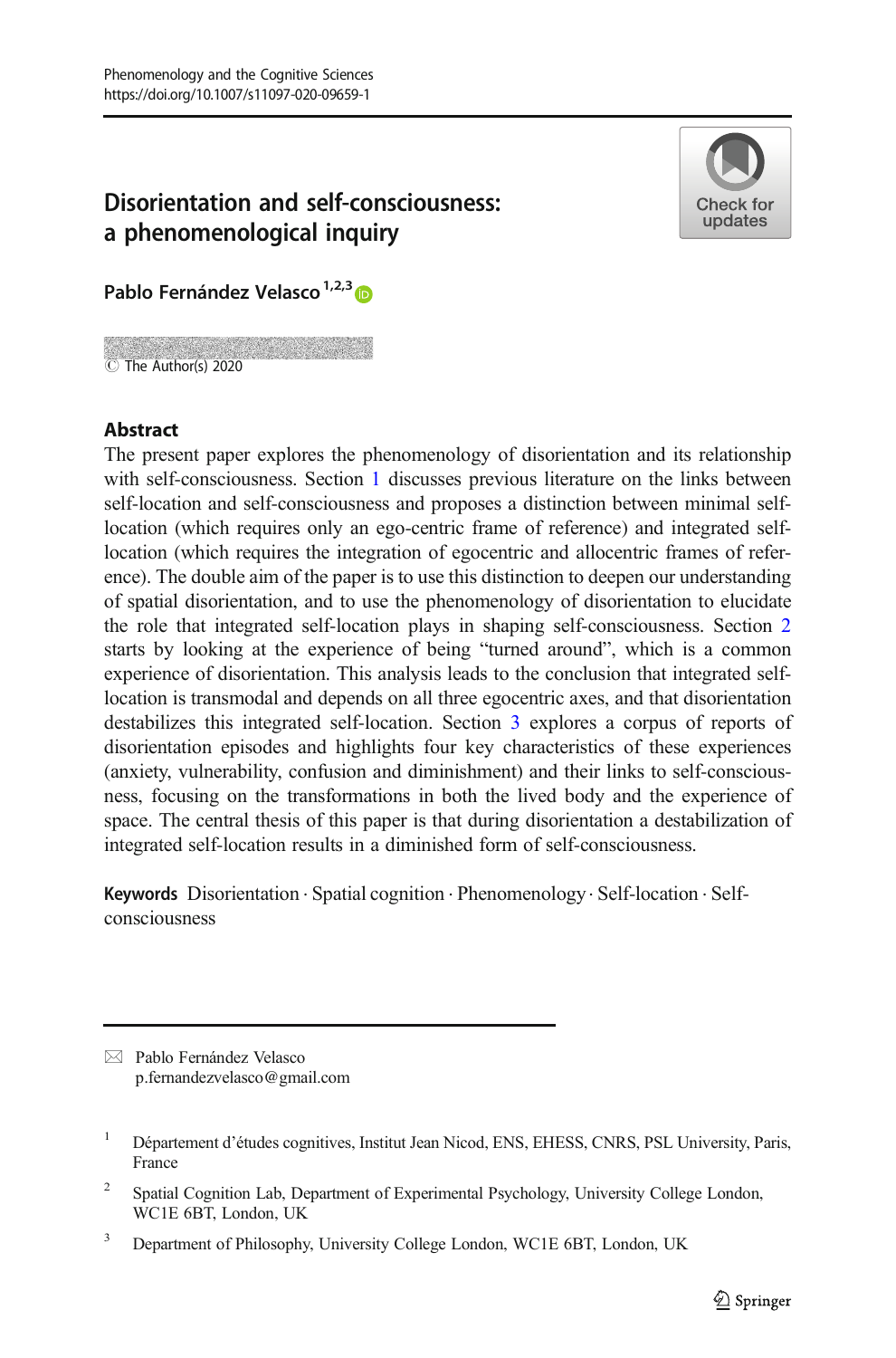## <span id="page-1-0"></span>1 Self-location and self-consciousness

As I write, my laptop is in front of me, my chair below me, the window to my left, and beyond that, is the city. All of these elements are arranged spatially in my perception, in relation to each other and also in relation to myself, so that I can always locate myself with respect to them. If walking one day without paying much attention I arrived at a familiar square but from an unexpected angle, I might become disoriented. I would still be able to say that I am in such and such square, and the pavement, the road and the surrounding street lights would still be spatially arranged around me in my perception. Nevertheless, something would have gone awry in my self-location, and there would be a sense in which I don't fully know where I am. This diminishment in my self-location will in turn change how I experience the space around me, and even how I experience myself within said space. In the present paper, I will use the relationship between selflocation and self-consciousness as a framework to explore the phenomenology of disorientation and use this phenomenological analysis to in turn clarify said relationship.

Much of the discussion on the relation between orientation and self-consciousness has revolved around the issue of self-location. In his book Varieties of Reference, Gareth Evans argues that self-location is a necessary element of self-consciousness, not just due to the spatiality of the world surrounding the subject, but due to the subject itself being a spatial entity within this world (Evans [1982\)](#page-18-0). Evans has in mind a somehow intellectualised notion of self-consciousness that implies the subject grasping a simple theory explaining how the world results in her perceptions of the world. Jose Bermudez extrapolates Evans' general idea and brings it to bear on a primitive, nonconceptual notion of self-consciousness. This re-conception emphasizes the active rather than the passive side of self-location:

A vital element in a self-conscious subject's grasp of how he himself is a part of the physical world is indeed derived from an understanding of how his perceptions are a function of his location in precisely the way that Evans brings out. But it must not be forgotten that a vital role in this is played by the subject's own actions and movement. Appreciating the spatiality of the environment and one's place in it is largely a function of grasping one's possibilities for action within that environment.

-p.223, Bermudez 1998.

In a recent paper, Adrian Alsmith reviews the philosophical literature on self-location and draws a distinction between perspectival and agential accounts of self-location (Alsmith [2017\)](#page-18-0). Perspectival accounts hold that if an experience is perspectivally structured, then it is self-locating (for proponents, see Evans [1982](#page-18-0), Cassam [1997](#page-18-0) and Schwenkler [2014](#page-18-0)). In contrast, agentive accounts hold that an experience is selflocating if it represents an object as the focus of its subject's possible action. Alsmith highlights Bill Brewer [\(1992\)](#page-18-0) and Susana Schellenberg ([2007](#page-19-0)) as two major proponents of agentive accounts of self-location. Alsmith himself presents several arguments in favour of agentive accounts of self-location (and against perspectival accounts of selflocation).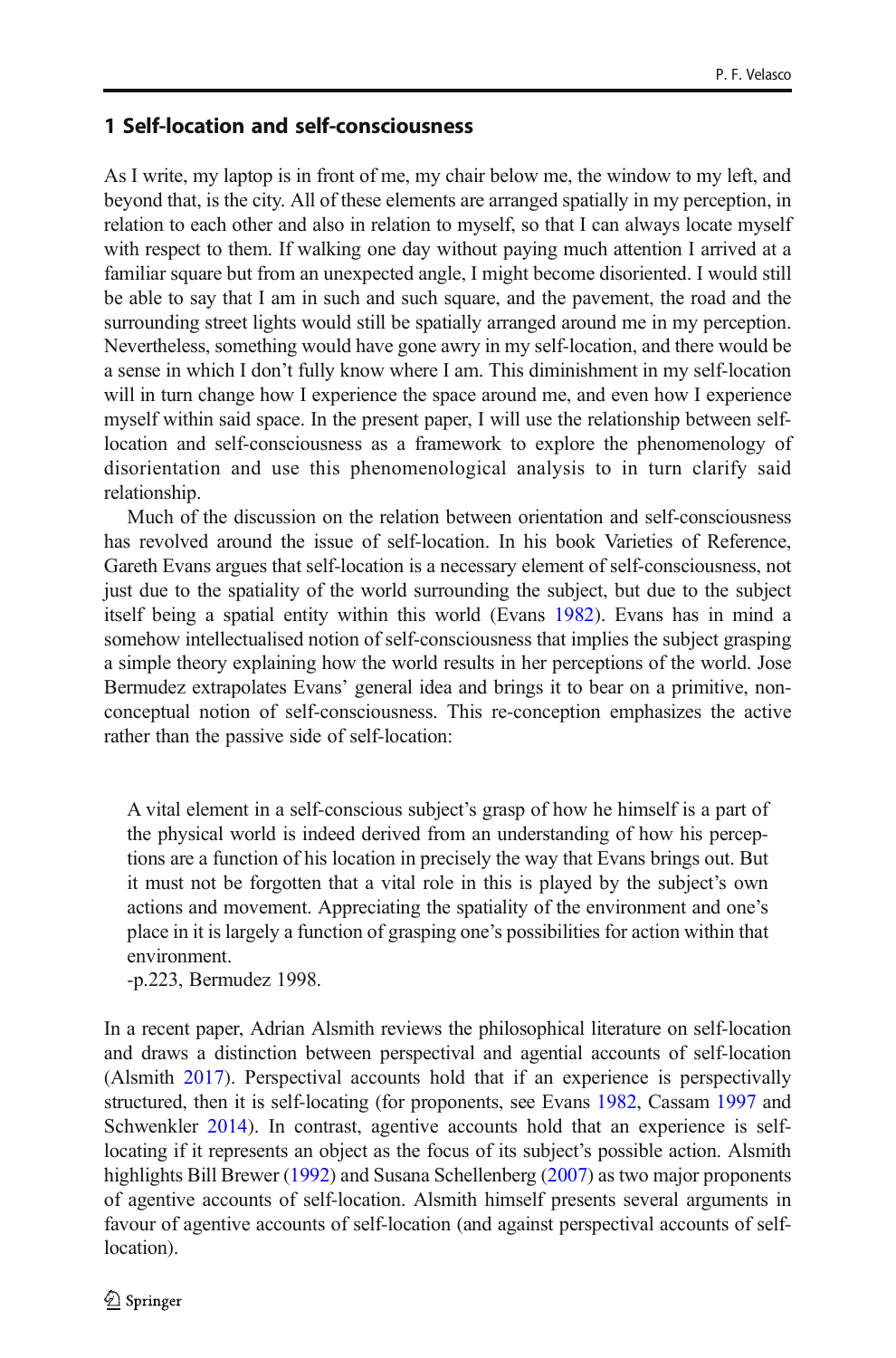A central issue with perspectival accounts of self-location, argues Alsmith, is that there is a critical difference between locating perspectives and locating subjects. Different perceptual systems representing space locate the origin of perception as different single points in space (e.g. the eyes in the case of visual perception and the ears in the case of auditory perception). Thus, it would follow from perspectival accounts of self-location that subjects are multiply located, while subjects seem to self-locate in a unitary way. Christopher Peacock makes a similar point when he says that "a point of view in space cannot be the producer" of an action (p. 133, Peacocke [2019\)](#page-19-0).

According to Alsmith, while perspectival accounts fail to account for the unitary character of self-location, agentive accounts of self-location are well-equipped to deal with this problem:

The issue is easily resolved by properly appreciating the significance of the fact that the object is represented as the focus of the subject's possible action. To represent an object in this way is not to represent it in relation to a single position from which one perceives and acts. Rather it is to represent it in relation to a single, unified thing from which one perceives and with which one acts. -p.278, Alsmith [2017](#page-18-0).

In this paper, I will follow an agentive understanding of self-location (and of selfconsciousness). The motivation for this is double. On the one hand, I am fairly convinced by the arguments that Alsmith and others bring forth. On the other, agentive accounts are much more useful when it comes to clarifying the phenomenology of disorientation and the way in which self-location shapes self-consciousness.

Before diving into the phenomenology of disorientation, it is important to discuss a point of disagreement between Brewer and Schellenberg, two of the major proponents of agentive accounts of self-location. The disagreement concerns the role that egocentric (self-referenced) and allocentric (world-referenced) frames of refence play in selflocation. Egocentric reference frames are coded in relation to the subject's body, position and orientation. Allocentric refence frames are coded independently of the subject, based on cues, geometrical features or cardinal directions (Klatzky [1998\)](#page-19-0). While Brewer's focus is on a primitive perceptual egocentricity that represents perceptual objects in spatial relation to the subject, which he claims doesn't require a system of allocentric representations (Brewer [1992\)](#page-18-0), Schellenberg thinks that self-location requires the subject moving from egocentric to allocentric frames of reference.<sup>1</sup> In particular, it requires what she deems entertaining alter-ego points of view on the object. An alter-ego point of view is an engaged allocentric frame of refence, engaged

<sup>&</sup>lt;sup>1</sup> In some of his recent work, Bermudez defends the view that allocentric frames of reference are necessary to be conceptually self-conscious, but that only egocentric frames of reference are necessary to be nonconceptually self-conscious: "To be non-conceptually self-conscious is to be in receipt of and be able to act upon, locally self-specifying information—that is, information about one's immediate bodily disposition and about one's spatial relation to the local environment. Nonconceptual self-consciousness is paradigmatically underpinned by somatic proprioception and by the outward-directed senses. Conceptual self-consciousness brings a degree of emancipation from that perception-dependence. It allows the thinker to act and form plans in ways that are not bound either by the present time or by the present location" (p.113, Bermúdez [2017](#page-18-0)). In what follows, I simply hope to show that allocentric frames of reference are not necessary for self-location, without delving into the distinction between conceptual and non-conceptual self-consciousness.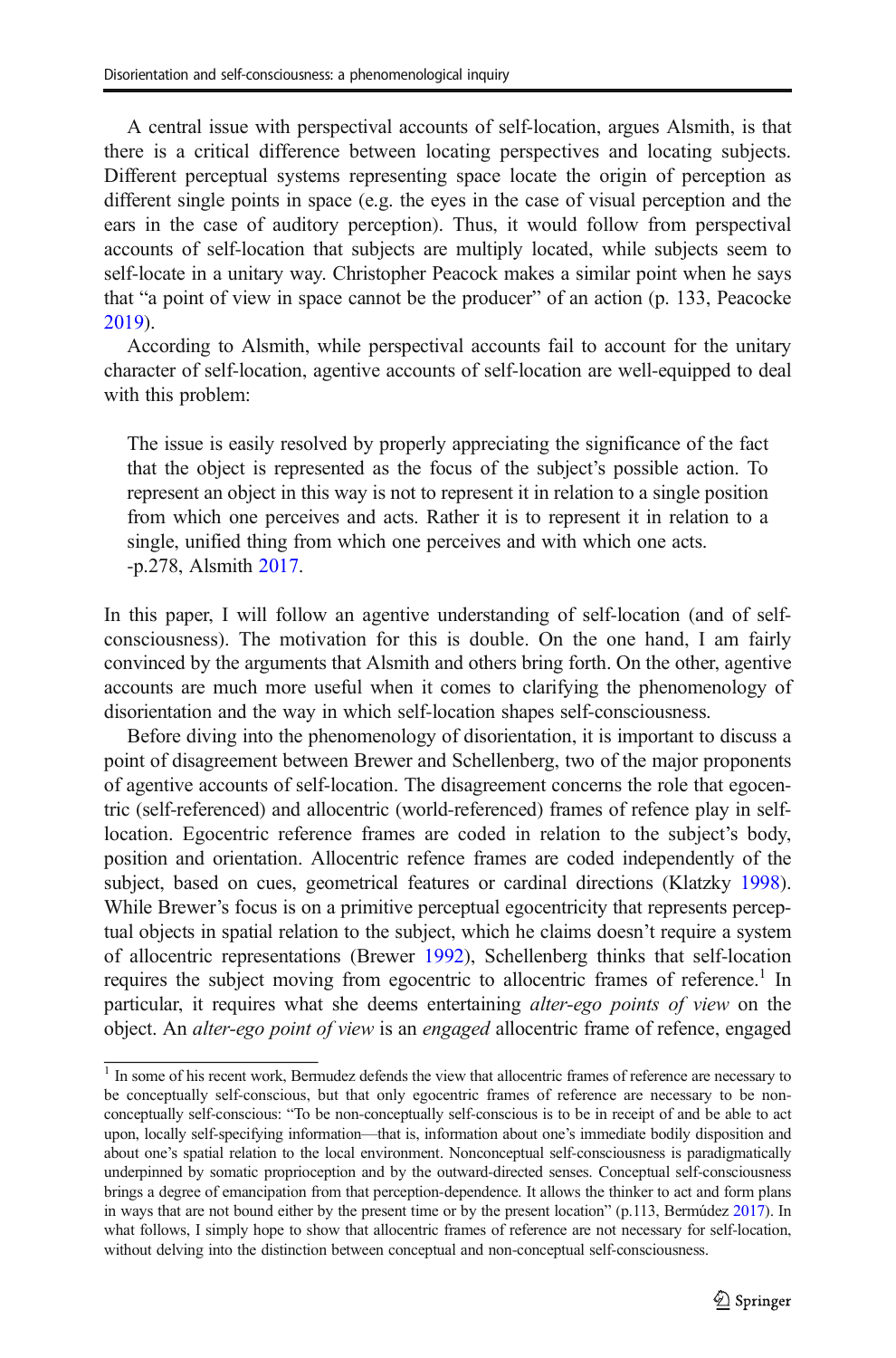in the sense that it is "the focal point of a potential egocentric frame of reference" (p. 463, Schellenberg [2007\)](#page-19-0).

There are two objections that I would like to raise against Schellenberg's view. The first one is that all allocentric frames of reference are focal points of potential egocentric frames of reference, because there is a linearly transformable relationship between egocentric and allocentric coordinates (Ekstrom, Huffman and Starrett [2017](#page-18-0)). A viable alternative is to understand the distinction between engaged and disengaged allocentric frames of reference as a distinction between online and offline systems of spatial representation. To understand this online-offline distinction, we have to look at the disorientation studies of Wang and Spelke and of Waller and Hodgson.

Wang and Spelke trained subjects to learn the array of objects in a room and then point to unseen targets. They compared the performance of oriented and disoriented (through self-rotation) subjects and found that disorientation impaired both the subject's relative accuracy in pointing to different objects and their absolute accuracy in pointing to all objects (Wang and Spelke [2000\)](#page-19-0). Waller and Hodgson then extended the above experimental design by asking subjects to judge the relative directions between different objects in the room (e.g. "imagine that you are at the door, facing the couch, point to the TV") and found that disorientation actually increases inter-object pointing accuracy, supporting the idea that disorientation elicits a switch from an online system of spatial representation to an offline system of spatial representation (Waller and Hodgson [2006](#page-19-0)). While the offline system produces enduring and stable spatial representations of the environment, the online system produces representations that are transient and dynamically updated through spatial perception, which makes the online system relatively more precise (i.e. less coarse) than the offline system, but unstable and unprecise during disorientation. According to Waller and Hodgson, if the online representation system was active, it was harder for the subjects to focus on a task (inter-object spatial relations) that required only an offline spatial representation. Thus, the task was easier for disoriented individuals that were operating based solely on an offline system of spatial representation, resulting in their increased performance. To go back to the discussion of Schellenberg's notion of engaged allocentric frames of reference, we should clarify that in normal circumstances, the online system of spatial representation integrates both allocentric and egocentric frames of reference in a dynamic way. In this sense, one can say that the relevant allocentric frames of reference are engaged as long as the online system of spatial representation is active.

My second, more substantial objection to Schellenberg's view is that it is unclear that an allocentric frame of reference is actually necessary for self-location. Take patient CF, who has an impairment locating objects relative to their environment but not relative to the perceived viewpoint. Burgess and colleagues ran a series of tests on patient CF that suggest "the presence of a selective deficit of allocentric spatial memory" (p.246, Burgess et al. [2006](#page-18-0)), that is, a deficit in using allocentric frames of reference. Importantly, patient CF showed no impediment in using egocentric frames of reference. This impairment in using allocentric frames of reference resulted in severe navigational impediments, but her performance on a broad range of different tests, including space perception tests, was flawless. Patient CF showed "spared recognition of landmarks, object locations and spatial scenes from the same point of view, and unimpaired spatial abilities such as mental rotation" (p.248, Burgess et al. [2006\)](#page-18-0).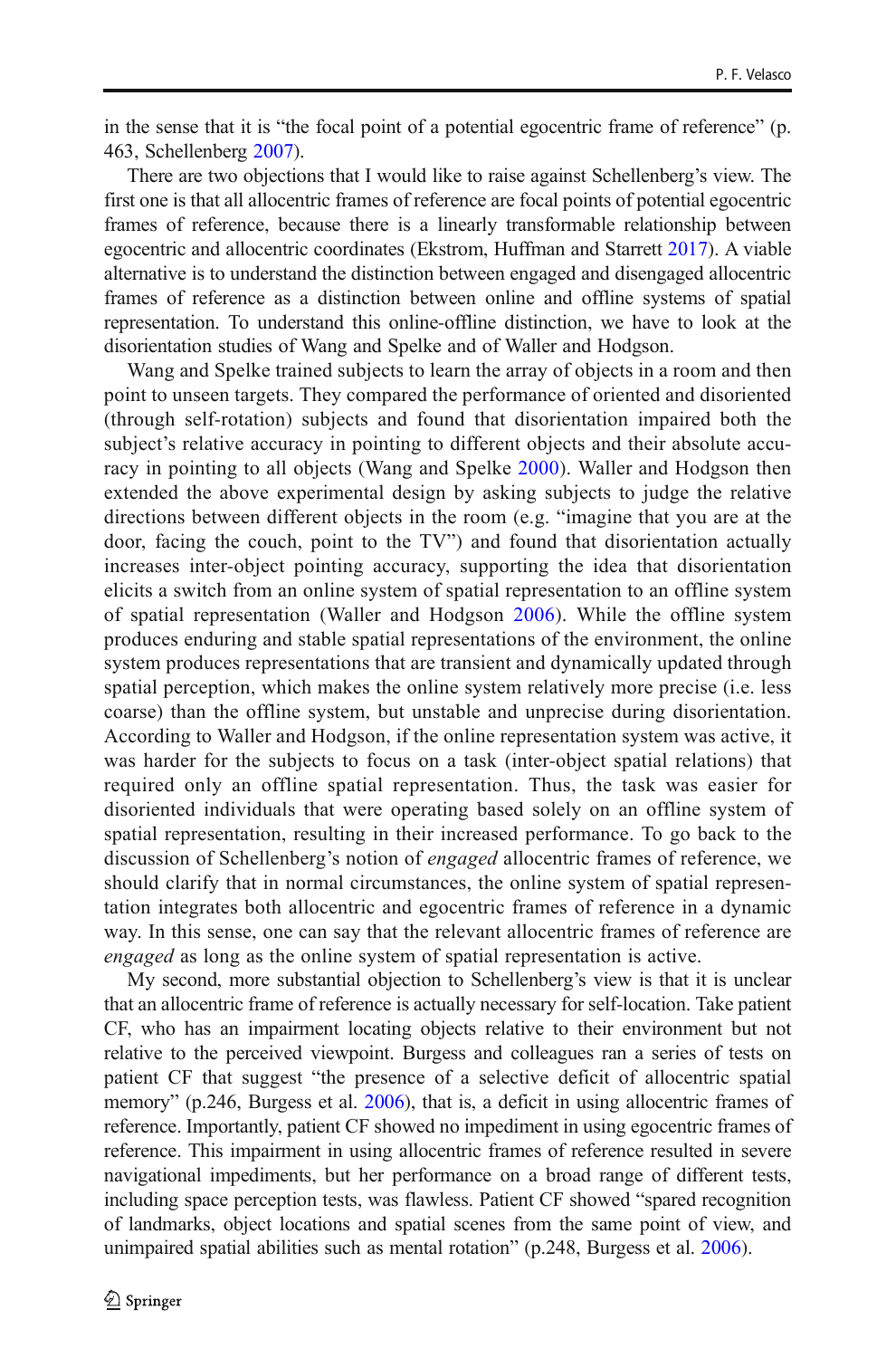I raise the case of patient CF case not necessarily as an objection against the core of Schellenberg's agential account of self-location, but only against the role that allocentric frames of reference play in arguing for that account. At heart, what Schellenberg's account seems to require is not that the subject knows precisely how the environment would look from a different location, but just that she has the capacity to entertain the possibility of re-locating.<sup>2</sup> An allocentric frame of reference might be needed for the subject to know what an environment might look like from a different viewpoint, but it is not needed for the subject to tacitly know that moving within this environment will result in a new viewpoint and that she has the capacity necessary to bring about this movement. While patient CF doesn't have the knowledge of what an environment might look like from a different viewpoint, she still has the tacit knowledge required for spatial perception.

Following this line of thought, it seems that while egocentric frames of reference might be necessary for self-consciousness, allocentric frames of reference are definitely not. This points to a difference between two notions of self-location, which I will term minimal self-location and integrated self-location. Minimal self-location involves only egocentric frames of reference. Integrated self-location, on the other hand, involves the integration of egocentric and allocentric frames of reference through the online system of spatial representation. Integrated self-location is the norm in everyday human activity, and it underpins our standard navigational abilities. When this capacity for integrated self-location is compromised during disorientation, disoriented individuals can still orient in a minimal sense (extreme cases like immersion in sensory deprivation tanks being a possible exception outside the scope of this paper). The same is true of patients with navigational impairments such as CF, who can still perceive the spatial arrangement of objects around her and act accordingly. Similarly, a disoriented individual that cannot properly navigate within her environment, is still able to perceive that a given door is to her left, and she can walk to that door or reach out to grab a cup of coffee on the table to her right, because she is still able to self-locate minimally.

Here, I will remain neutral on the question of whether or not *minimal self-location* is required for self-consciousness.<sup>3</sup> My claim at this point is a negative one: *integrated* self-location (which is the standard case of self-location in non-pathological cases) is not necessary for self-consciousness. A large part of the philosophical discussion of self-consciousness revolves around the capacity for first-person thought, but even if we grant that there is a form of self-consciousness in experience that grounds the capacity to entertain first-person thought, the study of first-person thought does not exhaust the study of self-consciousness. My focus in this paper will not be on what forms selfconsciousness are necessary for first-person thought or on what capacities might be required for self-consciousness. Rather, I am interested in exploring some of the "different forms of non-conceptual self-consciousness that are both logically and

 $\sqrt{2}$  After all, what Schellenberg defends as the core of her thesis on spatial perception is that what makes perception possible are not action tokens but the capacity to act, so that "perceiving intrinsic spatial properties requires perceiving objects as perceivable from locations other than the one that one happens to occupy" (p. 661, Schellenberg [2007](#page-19-0)). In a similar way, what makes self-location possible is not tokens of mental relocation (i.e. engaged allocentric frames of reference), but the capacity to re-locate.

<sup>&</sup>lt;sup>3</sup> The widely held view that (minimal, following my distinction) self-location is necessary for selfconsciousness is not without its opponents. Raphaël Millière appeals to the case of a deafblind individual (MVS) to defend that self-location is not necessary for self-consciousness (Millière [2019](#page-19-0))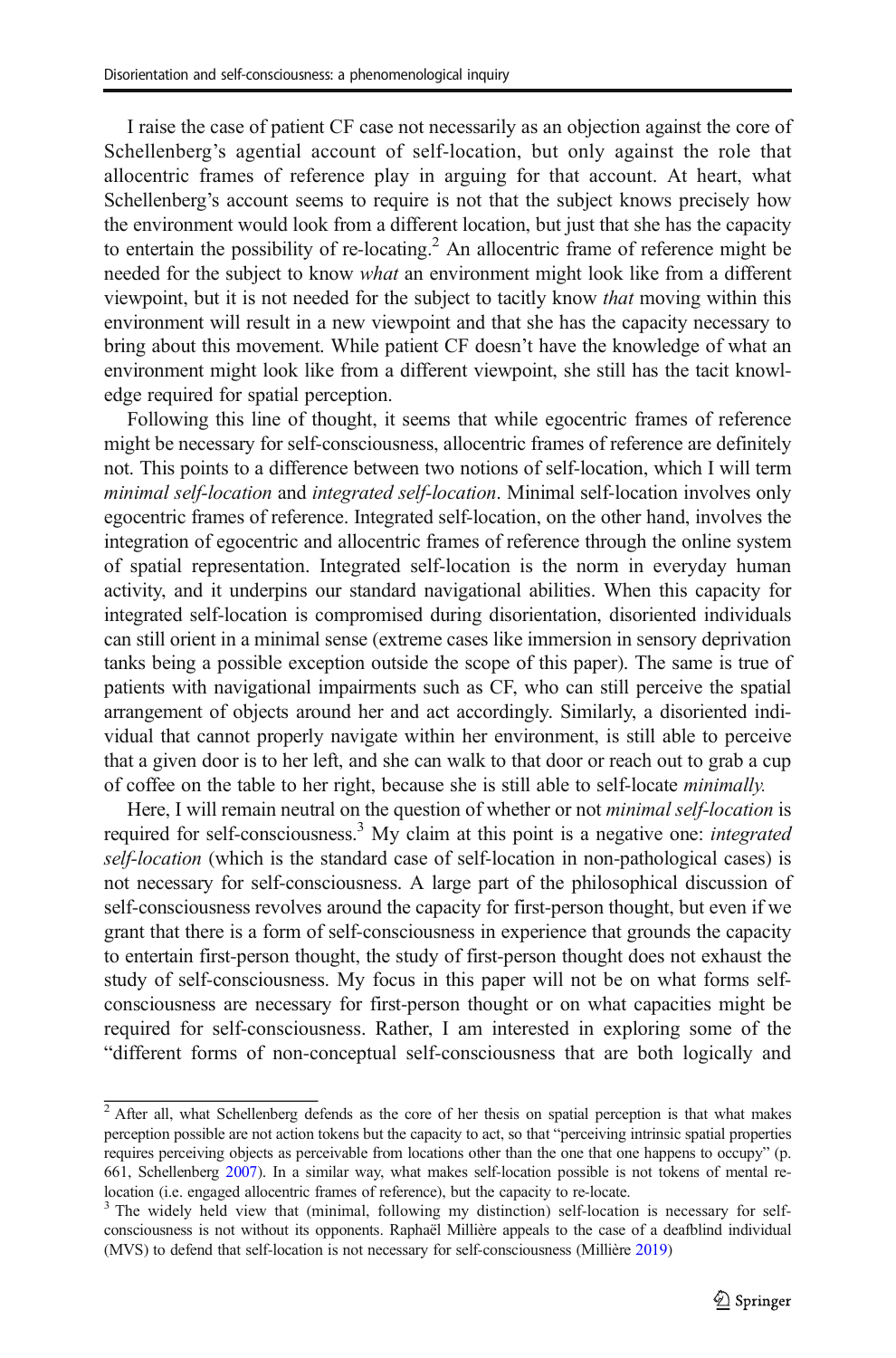<span id="page-5-0"></span>ontogenetically more primitive than the higher forms of self-consciousness that are more usually the focus of philosophical debate" (p. 294, Bermúdez [1998\)](#page-18-0) or, in other words, the different forms of the pre-reflexive self-consciousness that renders reflexive self-consciousness possible (p. 9, Sartre [1956](#page-19-0)). In particular, I am interested in the form of self-consciousness that is characteristic of our ordinary oriented experience of the world and in how this form of self-consciousness is transformed during episodes of spatial disorientation. Consequently, one of the central aims of this paper is to investigate the role that integrated self-location plays in shaping our everyday self-consciousness, even if, as I have just argued, self-consciousness can occur without integrated self-location.

In what follows, I will use the distinction between minimal and integrated selflocation to assist in a phenomenological investigation of spatial disorientation. In return, this investigation will shed light on the role that integrated self-location play in self-consciousness.

### 2 Disorientation along the three egocentric axes

"Suppose you were in some place that you know perfectly well, such as your study, or the street in which you live; suppose that you shut your eyes for a second, and that in this short interval the external world about you turns round to the extent of two right angles on a vertical axis passing through your body, so that an object previously in front of you should be behind you, another placed on your right hand should have shifted to your left, and so on; suppose that in this rotation the external world should be displaced as a whole, and that the objects, notwithstanding their change of position in regard to you, should retain exactly their relations to one another; lastly, suppose that during this strange revolution you have not moved, but that, on the contrary, you have the firm conviction that you have been absolutely at rest. Now open your eyes and look around you, and fancy the feeling of bewilderment that would seize you, and you will have an idea of the impression I experienced when I was under the attack of what is called vertigo of direction".

-report in p. 156, Binet [1885.](#page-18-0)

The feeling of being turned around was first mentioned in the context of a discussion on instinct started by Charles Darwin in the journal Nature (see Schmidt di Friedberg 2018 for a review) and was first explored methodically in Alfred Binet's articles Vertigo of Direction and Reverse Illusions of Orientation (Binet [1885,](#page-18-0) [1894\)](#page-18-0). Binet's work is built primarily on reports from subjects who had been *turned around*, a state that Binet initially termed vertigo of direction.<sup>4</sup> Subjects report an illusion of orientation, sometimes even characterised as a type of hallucination, which is usually accompanied by distress and anxiety. The illusion carries the impression that the space around the subject is aligned in the opposite direction than it should, so that it seems to the subjects as if they have been unknowingly *turned around*. One subject reports:

<sup>&</sup>lt;sup>4</sup> The sense in which being "turned around" is similar to vertigo is that during both experiences the world around one appears to hover and only "clicks back into place" when the feeling recedes. However, as Binet himself concedes in his later work, the term "vertigo of direction" is inexact and rather misleading. Therefore, I will not be using this term in the present paper.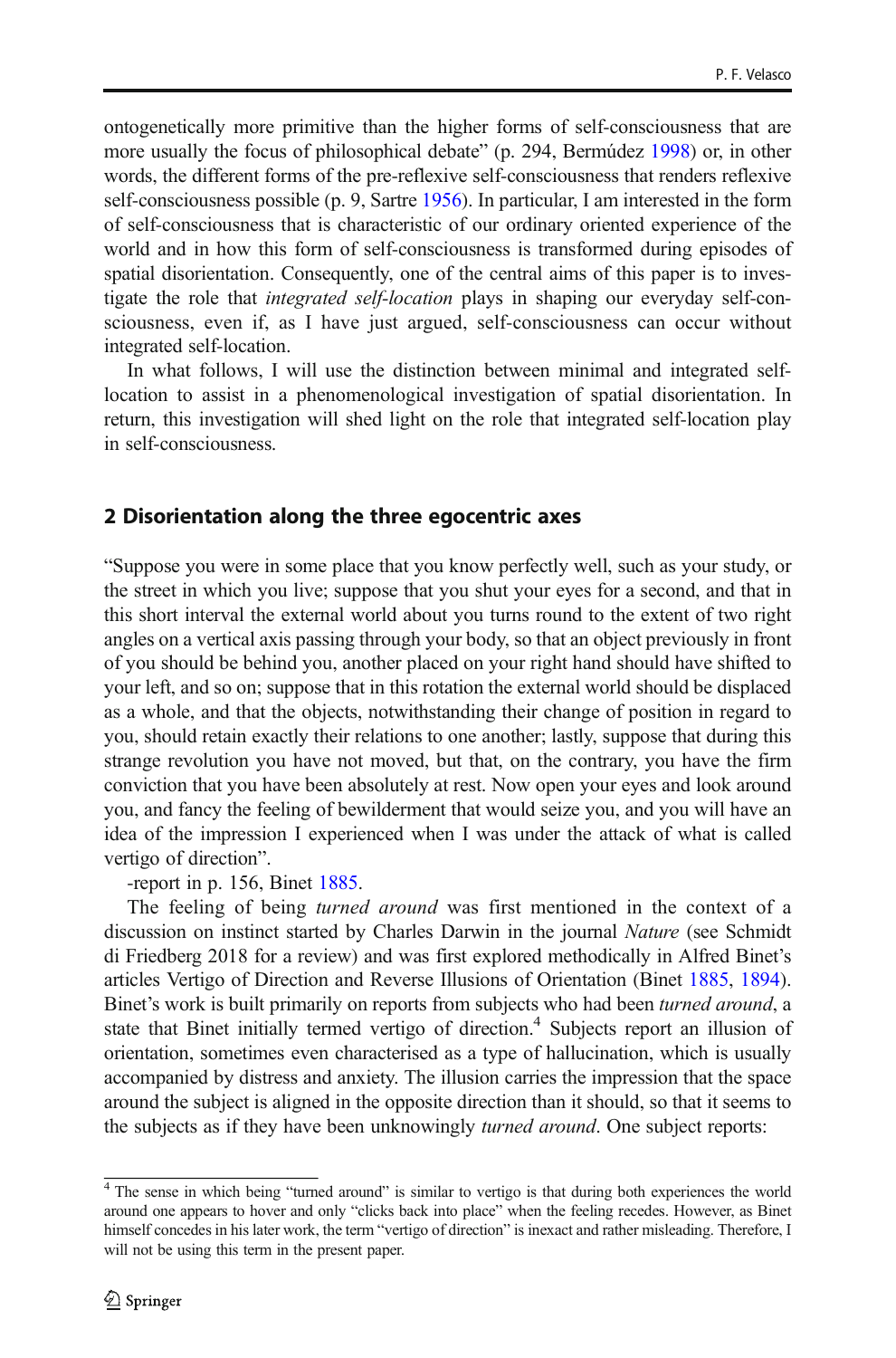"My confusion was extreme, and I found myself for some time in a state of complete disorientation, and unable to comprehend the situation. [...] All the objects and streets occupy positions exactly opposite to those which they should".

-report in p. 340, Binet [1894.](#page-18-0)

As one of the subjects emphasizes, being *turned around* is very different to finding oneself lost in an unknown place or visiting a new environment:

"Here you know very well where you are. You have a very clear sense of direction and you know perfectly where things ought to be; only this direction and this place are just the opposite of their real position. The station of Mont Parnassus ought to be on the right, and I did not understand why I did not see it there".

-report in p. 340, ibid.

Being *turned around* is quite a common occurrence. As for myself, I often get *turned* around when I come out of a metro station and I take the exit on the wrong side of the street by mistake, so that what I expect to find before me appears behind me and vice versa. In these cases, once I figure out my mistake, the illusion fades away, as if the environment had again turned in the right direction. Subjects are often bewildered or perplexed after being turned around, and sometimes they are even unable to recognise familiar environments, as in the following case:

Instead of taking the right to return to the Place de la Republique, I took the left toward the Hotel de Ville…While on my way I felt sure of meeting the Place de la Republique. Thus my confusion was extreme on coming to the Hôtel de Ville… I was some moments in recognizing it. Then I recognized the Hôtel de Ville, without destroying the illusion. It disappeared, however, very quickly... when I understood the cause of my mistake.

-report in p. 341, ibid.

Following the discussion in the previous section, the inference to the best explanation is that underlying the phenomenon of being turned around is a misalignment of the subject's allocentric and egocentric frames of reference, caused by errors in the online system of spatial representation and resulting in a degraded integrated self-location. The exact cause of the errors is outside of the scope of this paper and it might vary on a case by case basis. In some cases, it is the subject's misguided conscious inferences or navigational decisions that result in a mistaken integration. In others, it might be due to an accumulation of error in sub-processes that contribute to the online system of spatial representation (e.g. path integration) or the result of biases in these sub-processes.

There are at least four aspects of the experience of being *turned around* that are worth discussing in the context of self-location and self-consciousness: 1) it is associated with feelings of distress and anxiety; 2) it causes perplexity, unfamiliarity and often prevents recognition of well-known environments; 3) egocentric frames of reference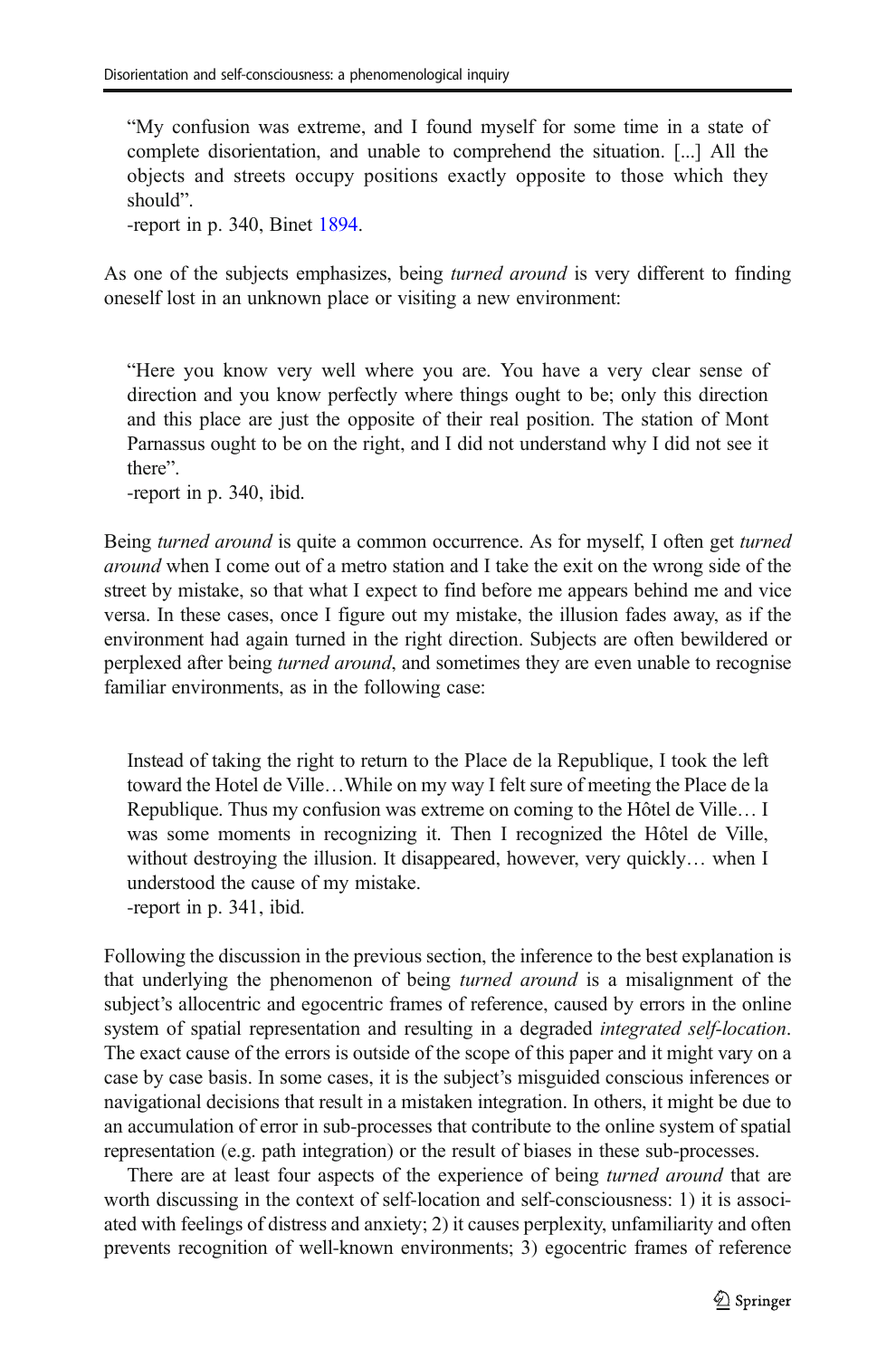are not affected by it; and lastly, 4) the allocentric frames of reference are almost always misaligned 180°. We will go back to the associated feelings that come with disorientation experiences (not solely those of being turned around) in section [3](#page-11-0), and in this section, we will discuss the three remaining aspects.

The failure in environment recognition and the perdurance of egocentric frames of reference are best understood if studied together. Let us take the case of one of Binet's subjects who declares that the landscape appeared as if it had turned itself around. Clearly, what he means is not that he saw the environment around him literally turning or that instead of seeing what was in front of his torso he was seeing what was behind the back of his head. And in the case of the subject who unexpectedly comes upon Hôtel de Ville, he sees the building, but he cannot recognise it. The sense in which the landscape "turns around" (or analogously, the sense in which the subject gets *turned* around within the landscape) is that objects are in the opposite direction of where they are expected to be based on an allocentric frame of reference that is off by 180°. Hence the perplexity and the bewilderment. Nevertheless, an egocentric frame of reference remains, and this suffices to maintain correct minimal self-location. That is, the turned around subject is still able to indirectly locate herself with respect to objects present in her visual field. She perceives that a sycamore tree is to her right, that some children are shouting somewhere behind her or that such and such a building are there, at a given distance from her body and at given angle from the direction she is facing. Binet's subject still sees a big building in front of him, he is only unable to identify that building as Hôtel de Ville, because of the misalignment between his allocentric and egocentric frames of reference. Importantly, in this case it is not that the *integrated selflocation* vanishes, so that only *minimal self-location* remains (as in the case of patient CF). The integrated self-location is still there, only in a more uncertain form and associated with the illusory feeling of being turned around.

What being *turned around* reveals is that even if we granted that only egocentric frames of reference are required for minimal self-location and thus for self-consciousness, allocentric frames of reference still play an important role in shaping selfconsciousness. For instance, allocentric frames of reference support recognition, which is made evident by the occasional failure in recognising familiar environments after being turned around. And even in those cases in which the turned around subject recognises the places around her (e.g. I recognise station Montparnasse, which is to my right, but it feels like it should be to my left) a feeling of unfamiliarity usually emerges that changes how the environment is perceived and how the subject feels towards that unfamiliar environment. Finally, a *turned around* subject self-locates minimally with respect to such and such a building (e.g. Hôtel de Ville), but fails to self-locate with respect to a global environment (e.g. Paris), and as we will see in section [3](#page-11-0), this has a substantial effect on her self-consciousness.

The question remains why the allocentric and egocentric frames of reference should be misaligned by precisely 180°, as it happens in the majority of the reported cases of being *turned around*. Here, it is necessary to introduce the three axes of egocentric space: frontward-backward, left-right and up-down. According to John Campbell, what characterises these axes is that the subject uses them immediately for action by exploiting ways in which humans are not symmetrical: "If we were symmetrical, being double-jointed and able to look either way, then our current notions of in front and behind simply could not be applied to ourselves, could not guide our actions in the way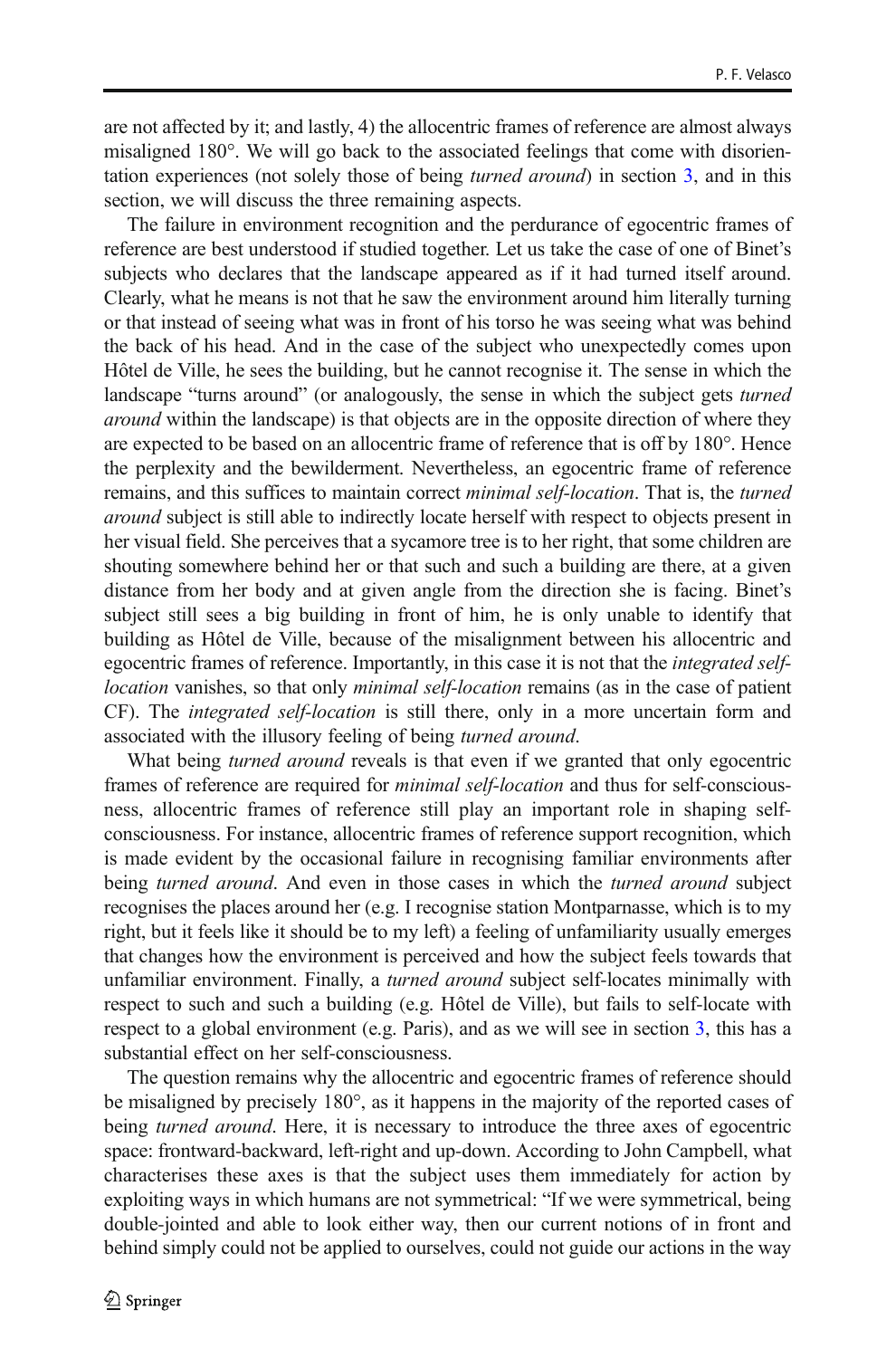that they do." (p.15, Campbell [1995\)](#page-18-0). While it is easy to see how this applies to the frontward-backward axis, it becomes harder when it comes to the other two axes. As Campbell himself points out, up-down has an immediate relevance for action but is better characterised as dependent on the gravitational field rather than on the longitudinal axis of the body, and there is no notable left-right asymmetry that could be employed for action in the way that Campbell suggests. Nevertheless, something that makes the left-right distinction paramount is the role it plays in spatial orientation. This is a point that Immanuel Kant illustrated quite well in his 1768 essay "What Does it Mean to Orient Oneself in Thinking":

In the proper meaning of the word, to orient oneself means to use a given direction (when we divide the horizon into four of them) in order to find the others - literally, to find the sunrise. Now if I see the sun in the sky and know it is now midday, then I know how to find south, west, north, and east. For this, however, I also need the feeling of a difference in my own subject, namely, the difference between my right and left hands. I call this a feeling because these two sides outwardly display no designatable difference in intuition. If I did not have this faculty of distinguishing, without the need of any difference in the objects, between moving from left to right and right to left and moving in the opposite direction and there by determining a priori a difference in the position of the objects, then in describing a circle I would not know whether west was right or left of the southernmost point of the horizon, or whether I should complete the circle by moving north and east and thus back to south. Thus, even with all the objective data of the sky, I orient myself geographically only through a subjective ground of differentiation.

-p.7–8, Kant [1786](#page-19-0).

This subjective ground of differentiation between left and right is given ostensibly in a non-conceptual form (De Monticelli [1986](#page-18-0)). However, the left-right axis is necessary but not sufficient for the kind of orientation that Kant has in mind — in a three-dimensional space, three egocentric axes are required. This becomes clearer when we reconsider the case in terms of integrated self-location. What Kant is describing is integrating an allocentric frame of reference (the four cardinal directions) with an egocentric frame of reference based on a single cardinal direction that is present in both (i.e. the sun at noon). When we are facing the north, west is to our left, east is to our right and south is backwards. However, this requires that we face north, and that we do so without being unknowingly upside down. If we were in a space in which we couldn't tell whether we were upside down or not (e.g. a zero-gravity space that was symmetrical along the vertical axis), knowing that we are facing north would permit us to locate south (which would be behind us), but not to locate east and west. Conversely, if we were not able to differentiate backward from forward, we would be in a similar position to a creature unable to tell left from right through a subjective ground of differentiation. The reason that this latter point is often overlooked is that while the left-right distinction requires a subjective ground of differentiation (and one that we need to learn and that humans lack in early infancy), as Campbell indicates, the difference between backward and forward is given through the asymmetry of our own body along the forward-backward axis.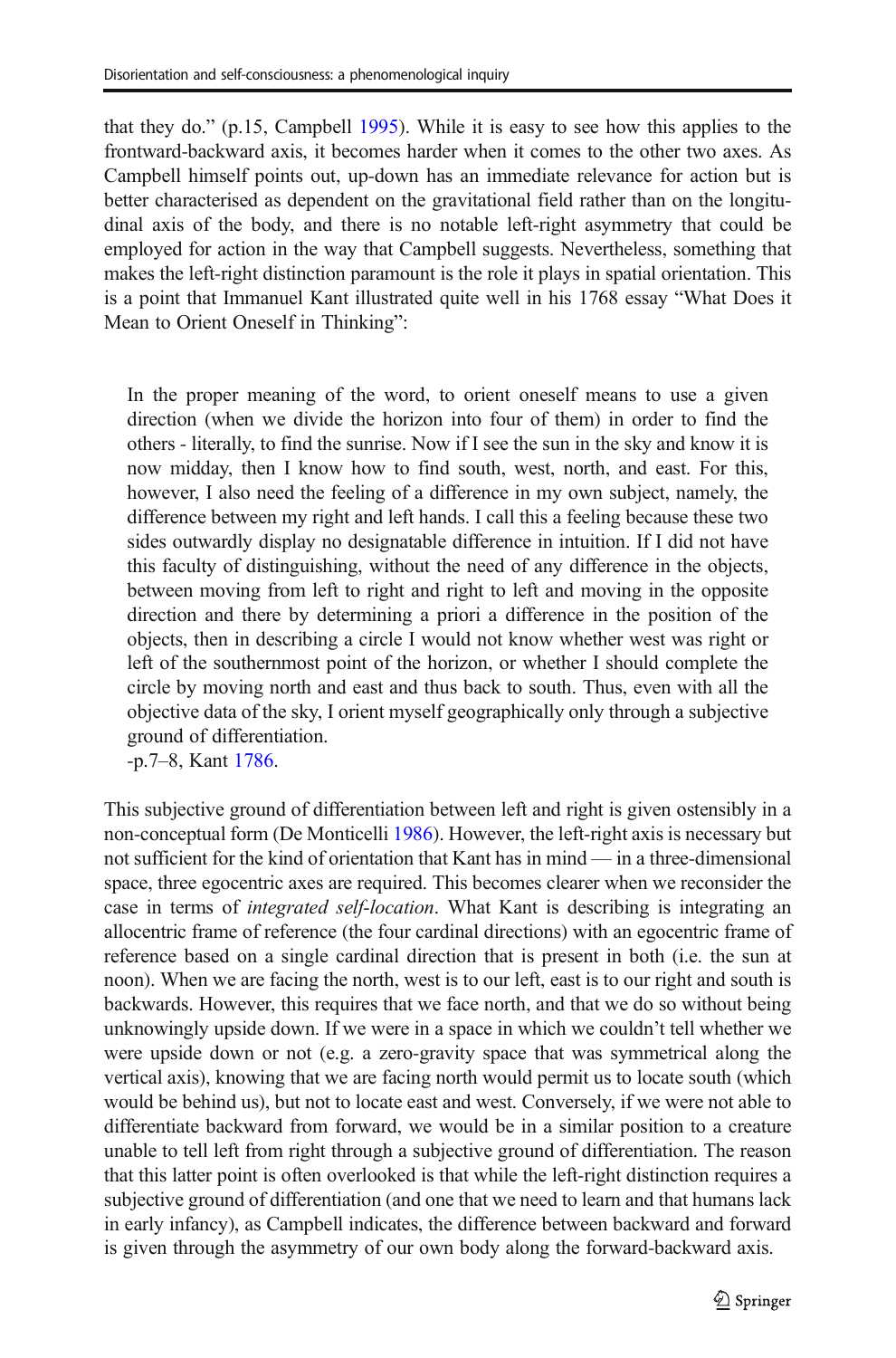The idea that the left-right axis (unlike the up-down and forward-backward axes) does not play a significant role in driving action is also supported by work in the distribution of defensive peripersonal space (DPPS). Animals respond to stimulus more strongly when the stimulus takes place in close proximity to the body, within the DPPS region (Graziano and Cooke [2005](#page-18-0)). A recent study mapped the face's DPPS and found asymmetries in its geometry: the face's DPPS is projected forward (as opposed to backward) and upward (Bufacchi and Iannetti [2016](#page-18-0)). In line with Campbell's view, while the forward-backward asymmetry depends on the bodily frontward-backward axis (so that if the subject lies down the DPPS is still larger before the subject's head than behind it), the up-down asymmetry depends on gravity and not on the subject's body (so that if the subject lies down, looking up or looking sideways, the DPPS becomes larger towards the ceiling, not towards the "top" of the subject's longitudinal axis). The reason to bring this topic into our discussion is that the experimenters found no left-right asymmetry in the geometry of DPPS, which supports the idea that while the up-down and frontward-backward axes have immediate relevance for action, this is not the case for the left-right axis.<sup>5</sup> If this is correct, then it seems that the primary role of the left-right axis is *integrated self-location*, which would not be possible without this axis.

That all three egocentric axes are necessary for integrated self-location gains further support when we discover that illusions of orientation do not happen only along the frontward-backward axis, but also along the left-right axis and even along the up-down axis. Flournoy, in his work Des Phénomènes de Synopsie, describes a left-right axis inversion while waking in the dark at night:

We clearly know that we are lying in bed with the right side toward the wall, and in spite of that we feel that we have the wall to the left and the room to the right and are flustered at the tenacity of this illusion, which can resist reasoning for many seconds; unless, extending the arms, the contact with the wall causes it to vanish suddenly and brings the mental images back into place. -p.188, Flournoy [1893,](#page-18-0) my translation.

The difficulty here is that most of our allocentric frames of reference are already oriented along both the frontward-backward and the left-right axis, so that a 180° misalignment implies a misalignment with respect to both axes. Flournoy's description could be taken as a left-right inversion or as a 180° reversal. A better example would be the following thought experiment: Imagine a familiar rectangular room in your office that has no windows and a single door in the middle of one of its walls. One night, as a prank, some co-workers change the spatial arrangement of the objects within the room in a mirror-way with respect to an axis of symmetry drawn perpendicularly from the door. Now imagine that you enter the room unaware of the change. The objects that you would expect to your right would be to your left and vice versa, producing a left-right inversion illusion. The same effect could be achieved using a virtual reality environment. For the sake of argument (and to avoid switching the furniture in rooms to

<sup>&</sup>lt;sup>5</sup> A further review of studies about different peripersonal spaces (i.e. not only DPPS) does not report any geometric asymmetry along the left-right axis either (Bufacchi and Iannetti [2018\)](#page-18-0).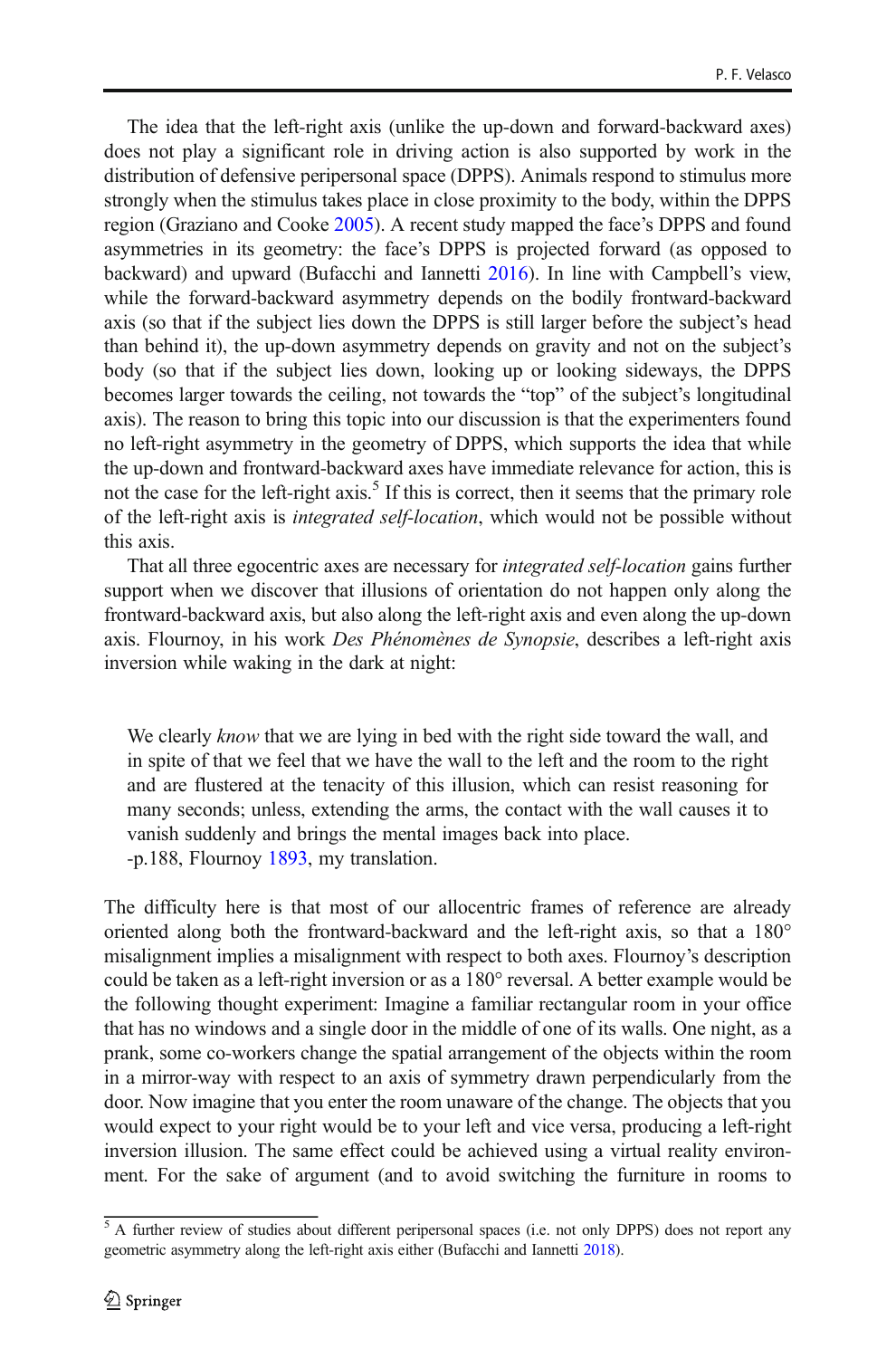surprise my colleagues and see what happens), I will take Flournoy's anecdote as a case of left-right inversion.

Something that I find specially interesting about Flournoy's report is that, as it happens in darkness, the illusion is not primarily visual. This is also the case in the 180° reversals mentioned earlier, but what the darkness element in Flournoy's story makes particularly noticeable is that the experience of integrated self-location is transmodal. Flournoy feels that the wall is to his left, but the wall is nowhere to be seen on either his left or his right. The wall is expected to be on his left based on the (erroneous) integration of allocentric and egocentric frames of reference and this integrated selflocation generates the expectation that were he to turn on the light, he would see the wall to his left and that were he to reach to his left he would touch the wall. Finding the wall to his right, consequently, makes the illusion vanish. The transmodality of integrated self-location means that it has an influence on both our perception (as we saw in Binet's reported cases of non-recognition and unfamiliarity) and our experienced possibilities for action (e.g. reaching to the left to touch the wall).

It seems that if cases of left-right inversion are hard to find (we need darkness, thought experiments or virtual reality), cases of upside-down reversal would simply not exist. For how could one not know if one is upside-down or not? Not only is our world clearly different along the vertical axis, with furniture and carpets on the ground and lamps on the ceiling, but gravity always tells us where down is. Even if someone had stuck furniture to the ceiling as a prank, we wouldn't be fooled. We would simply feel that the furniture is upside down, without undergoing any subsequent illusion. Luckily for us, up-down reversals exist in micro-gravity settings, as reported by Skylab (Cooper [1976](#page-18-0); Johnston and Dietlein [1977](#page-18-0)) and Spacelab astronauts (Oman et al. [1986;](#page-19-0) Oman [1987](#page-19-0), [1990](#page-19-0)):

Two of the most common situations were when working upside down (relative to their normal 1-G orientation in training), or when floating right side up but viewing another crewmember floating upside down in the cabin. In either case, crew often experienced the striking illusion that the surrounding walls, ceiling, and floors had somehow exchanged identities. In the first situation, whichever surface was closest to their feet seemed like a generic floor. Surfaces approximately parallel to their body now seemed like walls, and overhead surfaces were perceived as ceilings. In the second situation, the orientation of the inverted crewmember determined the direction to the "floor" … Areas of Skylab that had locally incongruent visual vertical cues also triggered VRIs [Visual Reorientation Illusions].

-p. 211–212, Oman [2007](#page-19-0).

These illusions of orientation along the up-down axis show similar characteristics associated to being turned around illusions such as perplexity, lack of recognition, unfamiliarity and distress. However, as one could have expected, the effects of updown axis illusions are much stronger, often provoking nausea and even vomiting for the astronauts.

Together, the illusions along the three egocentric axes point to the role of the body in integrated self-location, in line with Husserl's notion of the body as the zero point ("Null Punkt") of orientation (Husserl [2012a\)](#page-18-0):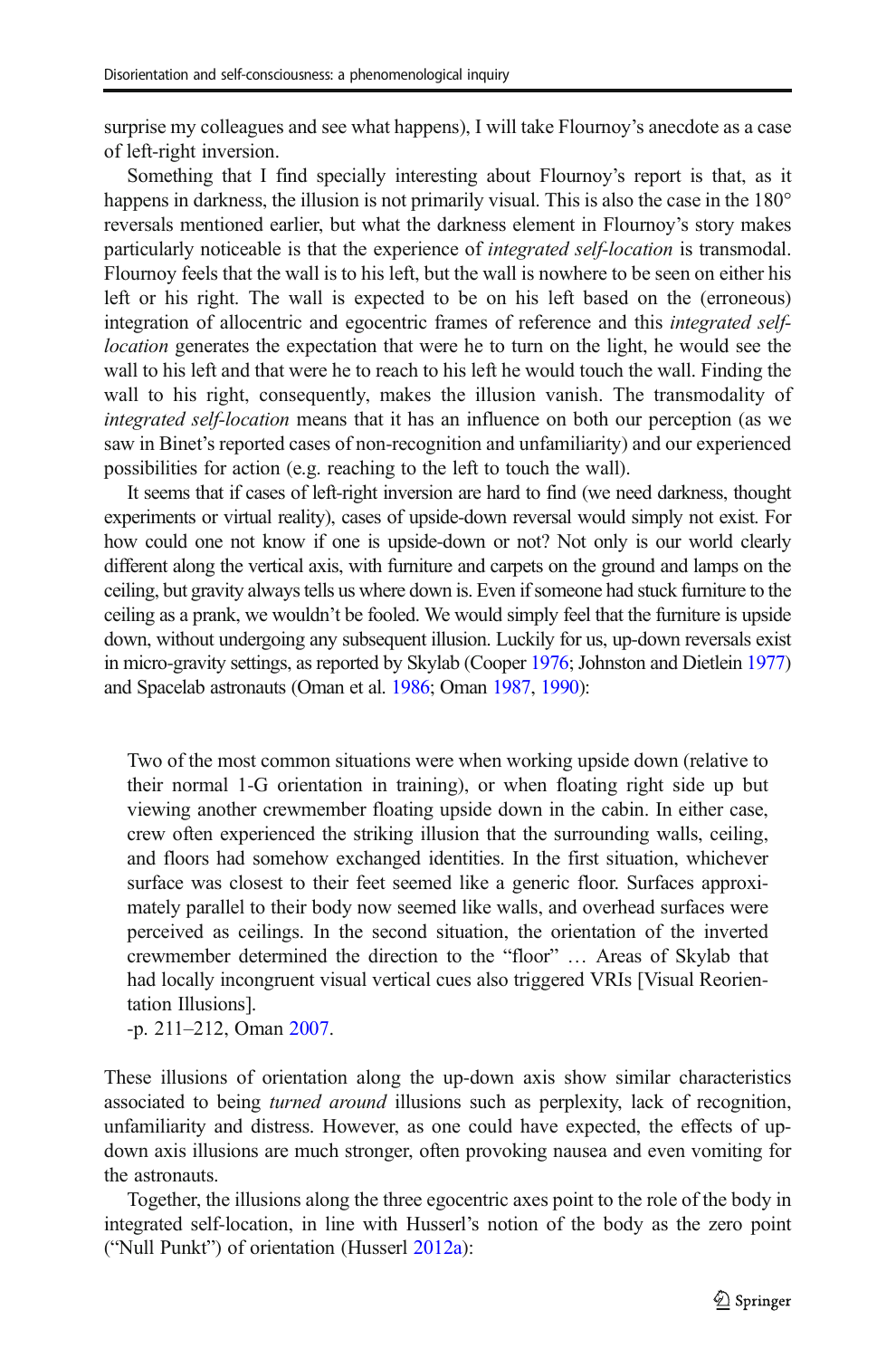<span id="page-11-0"></span>The body, for Husserl, not only has an orientation in space, it also orients space around it…Every space is experienced from the inescapable 'here' of my body: right and left, up and down, near and far. All orientation involves a body and all distances are marked off taking the body as the point of departure. -p.450, Moran and Cohen [2012.](#page-19-0)

And as we saw earlier, for the body to work as the zero point of orientation all three axis are needed, and one of these axes (up-down) depends on gravity, not on the body itself. It is only given the up-down axis delineated by gravity that the body becomes the meeting point of the left-right and frontwards-backwards axes and orients space around itself. While the agentive accounts of self-location introduced in section [1](#page-1-0) highlight the role of the body in *minimal self-location* as the necessary origin of one's capacity to act, Husserl's "Null Punkt" highlights the role of the body in *integrated self-location* as the necessary origin of the left-right and frontward-backward axes that connect egocentric and allocentric frames of reference.

In this section, we have seen that illusions of orientation can happen along the three egocentric axes, supporting the idea that all three egocentric axes are involved in generating an integrated self-location. While the up-down and the frontwardbackward axes also play an immediate role for action, the primary function of the left-right axis seems to be the alignment of allocentric and egocentric frames of reference. The effects of different illusions of orientation also reveal that integrated self-location is transmodal and therefore has an effect on both our perception (e.g. influencing recognition) and our experienced possibilities for action. Finally, we have started to bring to the foreground some of the feelings often associated with disorientation (such as perplexity, unfamiliarity and distress), which will be explored more indepth in the next section.

### 3 The phenomenology of disorientation

The "bell-tower of Marcellinara" has become the symbol of this form of existential anguish and sense of disorientation. De Martino, in La fine del mondo, recounts an experience of his own in 1950s' Calabria, when he and a friend stopped in the village of Marcellinara to enquire for directions from an elderly shepherd. To preclude any possibility of error, De Martino asked the shepherd to accompany them as far as the turning that they needed to take a few kilometres ahead:

"He got into the car somewhat reluctantly, as though he feared some kind of trap, and this reluctance gradually grew into distress, because from the car window, out of which he was constantly peering, he had lost sight of the bell-tower of Marcellinara, the point of reference for his extremely circumscribed domestic space. Due to the disappearance of the bell-tower, the poor old man felt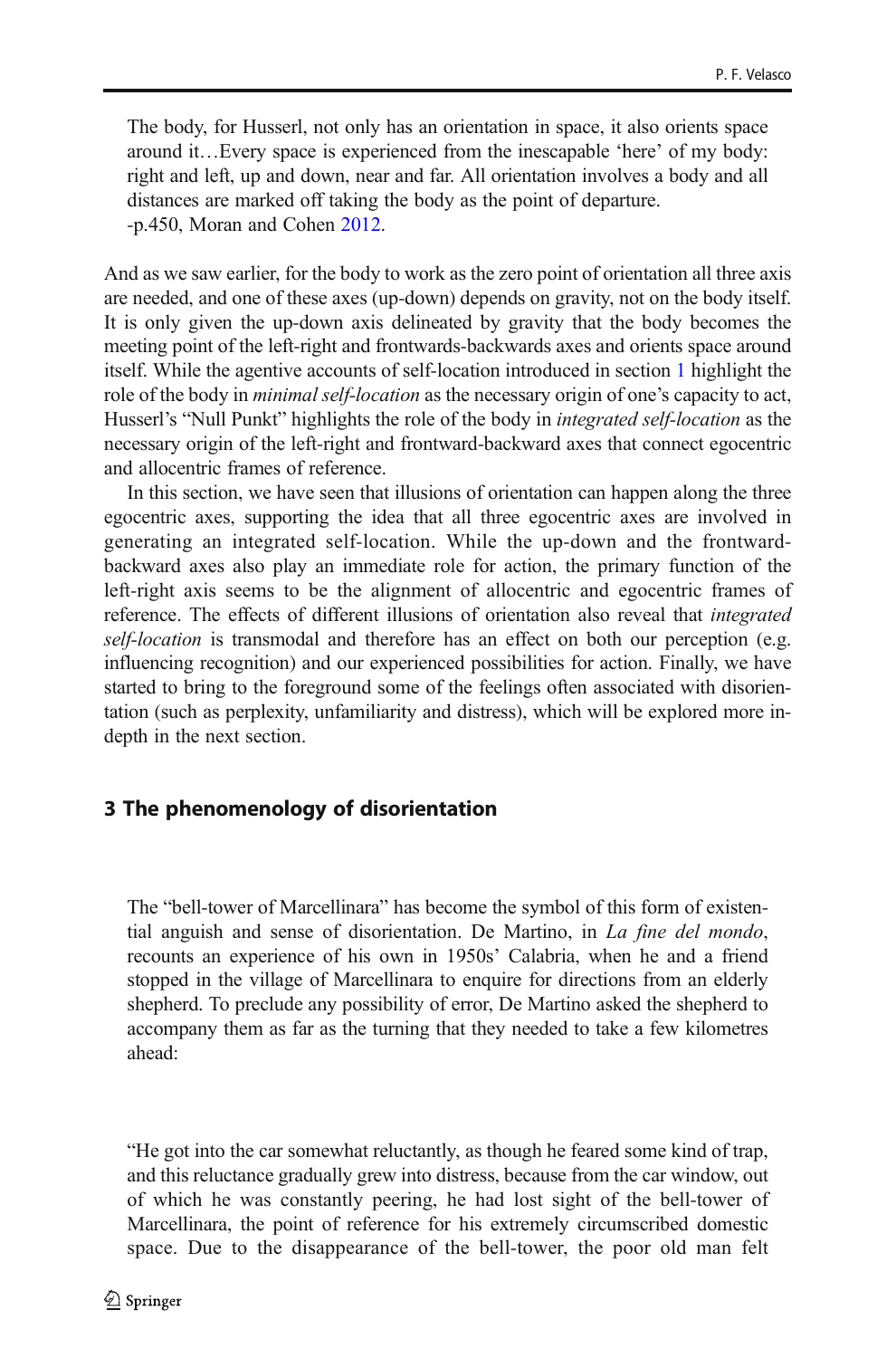completely disoriented: and only with difficulty did we manage to get him to the right turning and to obtain the information that we needed." (De Martino, 1977, pp. 480–481)

At last they brought the shepherd back to the village. By now he was in a state of great anxiety, and, in his impatience to see the bell-tower reappear, travelled with his head leaning out of the car window: "When he finally saw it, his face relaxed and his aged heart began to quieten, as though he had won back a 'lost homeland" (ibid., 1977, pp. 480–481).

-p. 6, Marcella Schmidt di Friedberg 2018

The anxiety described in the "bell-tower of Marcellinara" scenario is common to many episodes of disorientation, although of course this anxiety can occur with different degrees of intensity. My team and I have been collecting reports of disorientation episodes in order to build a corpus of experiences of disorientation that can help us characterize the phenomenon, in the style in which Binet used subjective reports to characterize the experience of "being turned around". The existing reports collected so far in this corpus give us some very valuable information about disorientation experiences.

Some of the episodes of disorientation reported are illusions along the three egocentric axes (mostly along the frontward-backward axis, although there is one case of an up-down inversion while scuba diving), but these are not the majority. There are cases that involve exploring new environments (e.g. New York subway), cases in which not remembering well what one expected to be a familiar environment prompts disorientation ("In a mall, I disoriented myself trying to find a specific store. I had a vague memory of the place and walked in that direction. I started to feel disoriented when I didn't remember the stores I was seeing"), and cases in which subjects are unable to interpret a map (e.g. the Tokyo Subway map) or in which their GPS stops working ("I was in New York City, and I was trying to figure out if I should walk to the left or to the right after exiting a restaurant. The mobile GPS was not calibrating, and so no matter the direction I walked in, the GPS pointed to the opposite direction").

One of the main benefits of the corpus is that it reveals a series of feelings that are often reported in relation with disorientation and that can help us understand the phenomenon:

- anxiety ("I didn't know where I was heading nor to which side of the station I was going. The feeling is horrible and stressful"; "I was anxious really anxious because I didn't want to be late to my first class")
- & vulnerability or helplessness ("it made me feel vulnerable"; "I felt unsafe and anxious because no one was with me, and the environment was not familiar to me"; "I just felt confused and helpless — I didn't know what to do")
- & confusion or perplexity ("I was slightly confused, as all of the streets seemed similar and we kept walking in a circle although we took different turns")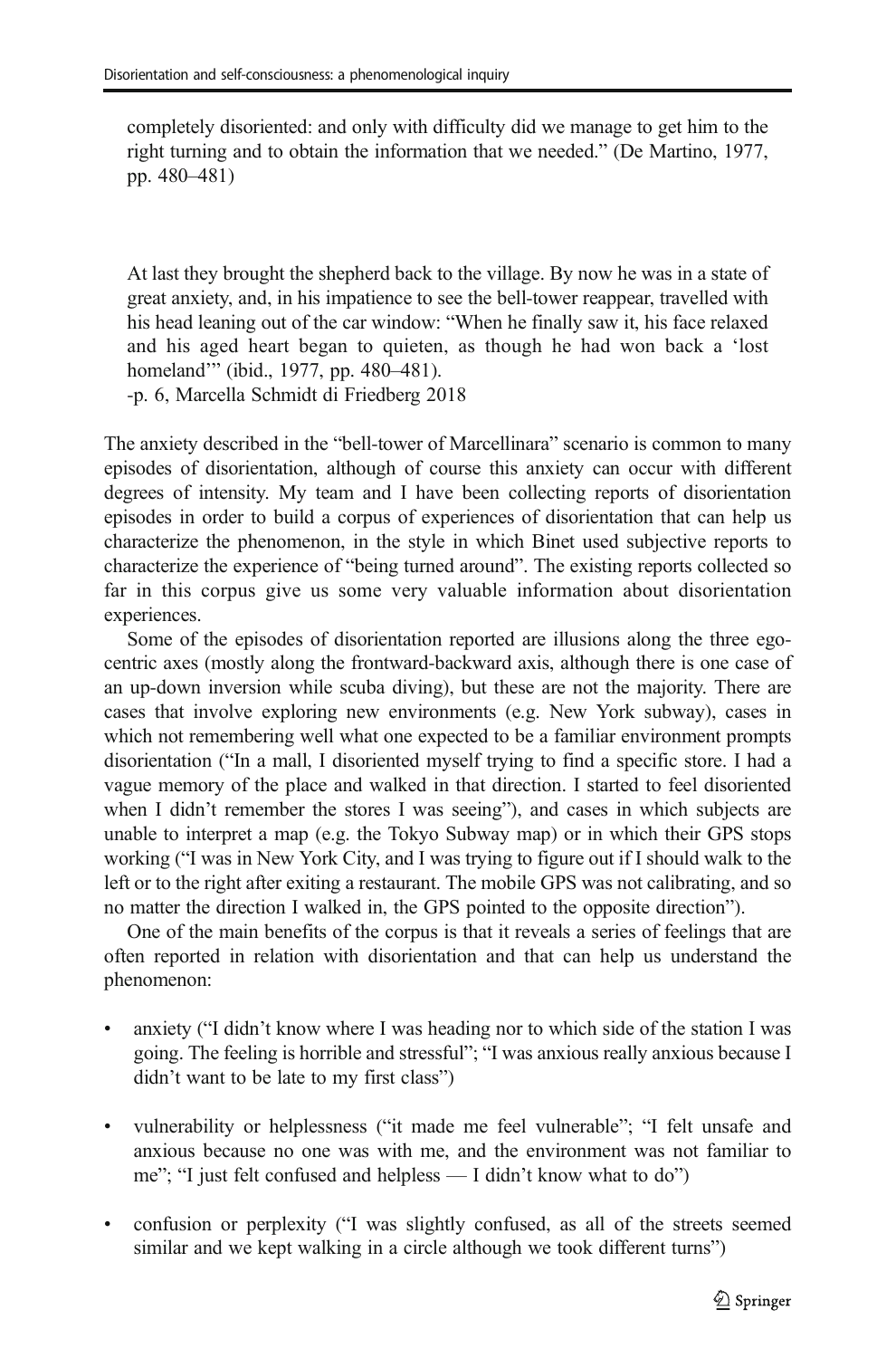& diminishment or isolation ("I get nervous the longer it takes me to figure out the direction. I attempt to find out which street/avenue I am at. It feels like I am a tiny spec in all this action that's happening around me"; "Feeling of being left alone, feeling of not being able to make decisions and unable to be independent.").

This is in line with the feelings that subjects report in Binet's corpus. Furthermore, 66% of subjects agreed (from somewhat agree to strongly agree in a Likert scale) that the experience of disorientation made the environment feel unfamiliar, although no subject in our survey explicitly reported lack of recognition of the kind that Binet's subjects occasionally talk about. It might well be that lack of recognition is mainly due to misalignments along an egocentric axis, as this is an effect that astronauts also report experiencing when they undergo an up-down inversion illusion. Something that our corpus makes particularly clear is the presence of feelings of vulnerability, helplessness and diminishment or isolation that emerge in relation with disorientation. These feelings are particularly worth reflecting on in the context of self-consciousness. In what follows, I will pursue a phenomenological analysis in an effort to better understand the vulnerability, helplessness, diminishment or isolation that often arrive when experiencing disorientation.<sup>6</sup>

One of the ways in which anxiety manifests during disorientation is through pressure on one's chest — a restriction that goes hand in hand with the sense of diminishment that many subjects report.<sup>7</sup> Here, it is illuminating to look at Thomas Fuchs's work on the phenomenology of depression for an example of the connection between anxiety and diminishment. During depression there is a diffuse anxiety and an overall bodily rigidity, so that "the external aims and objects, as it were, withdraw from the patient; they are not at the disposal of his body as a matter of course … All this means that the body's space shrinks to the nearest environment" (p. 110, Fuchs [2005\)](#page-18-0). When talking about the body's space, Fuchs is referring to the body as the medium of our embodied experience of being-in-the-world, the lived-body. Fuchs' characterisation of anxiety in depression is similar to Heidegger's view that "in anxiety, what is environmentally ready-at-hand sinks away" (p.232, Heidegger [1962\)](#page-18-0). The idea of body-space reduction (hereon BSR) is very fruitful for understanding the phenomenology of disorientation, and it resonates with the subjective reports of disorientation experiences and the oftreported feelings of diminishment, vulnerability and helplessness (e.g. "it feels like I am a tiny spec in all this action that's happening around me"). The point is not that these three feelings can be equated to a single feeling (namely, the BSR that is characteristic of anxiety) or even that they must necessarily occur together, but simply that all of these feelings are strongly associated and integrated together during most disorientation experiences, and that this association is well-captured with the concept of BSR.

Something that Binet's subjects are careful to point out is that the anxiety comes as a result of the disorientation and does not precede it. The same can be said of the feeling of unfamiliarity — it is not the cause but the result of the disorientation. This leaves us

<sup>&</sup>lt;sup>6</sup> Like most people, when disoriented, I usually get anxious and quickly try to reorient myself. However, I have recently developed a practice of reflecting on the experience whenever I naturally happen to become disoriented (i.e. without intently looking for said experiences through psychogeographical drifting or similar methods). This series of phenomenological exercises inform to a great extent the following discussion.

<sup>&</sup>lt;sup>7</sup> As Fuchs points out, anxiety comes from the Latin "*angustiae*" which means "narrows", "restriction" (Fuchs [2005\)](#page-18-0).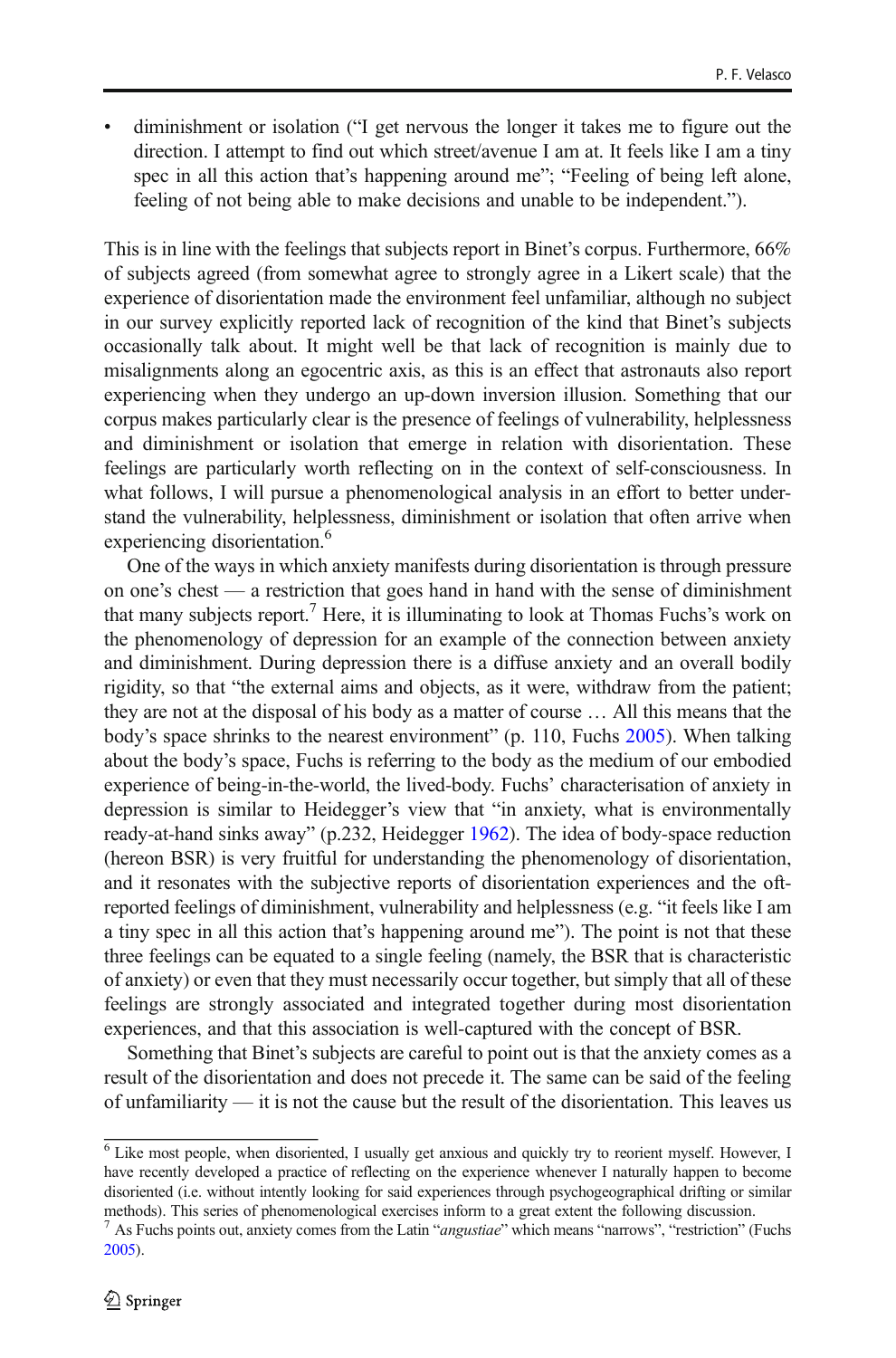with the question of what is it in the disorientation experience that brings about both the unfamiliarity and the anxiety (i.e. BSR). After all, anxiety and unfamiliarity alone do not constitute disorientation, and there is something that makes the experience of disorientation unique and different from other experiences involving unfamiliarity or anxiety — different from depression for instance. I have already claimed that during disorientation there is a degradation in the subject's *integrated self-location*, but more needs to be said about how this degradation appears in the phenomenology of disorientation itself if we want to understand the connection between disorientation and selfconsciousness.

Charles Oman compares the micro-gravity VRIs that were discussed in the previous section with figure-ground illusions: "VRIs typically occur spontaneously, but as with figure ground illusions, onset depends on visual attention and is therefore under cognitive control. One astronaut commented: 'If you really want a surface to be "down", you can just look at it and decide that it is'" (p. 213, Oman [2007](#page-19-0)). This kind of cognitive control can also be exerted in left-right inversions in darkness like the one described by M. Flournoy, and I have noticed myself that even during experiences of being "turned around", how I allocate my attention influences the persistence or extinction of the illusion, so that I can just let the illusion be or I can make a concentrated effort to mentally rotate my allocentric frame of reference and extinguish the illusion.

What the analogy between illusions of orientation and figure-ground illusions reveals is that just as there is a perceptual instability in figure-ground illusions, there is a different type of instability when it comes to disorientation. During disorientation, the online system of spatial representation fails to integrate egocentric and allocentric frames of reference satisfactorily and this brings about a destabilization in integrated self-location. The way that this transmodal destabilization appears in experience is through an increase in uncertainty of what lies beyond one's egocentric space. When I become disoriented, it becomes uncertain whether behind a row of buildings is a given part of the city or another. It is as if the rest of the city were hovering behind my field of vision, undecided about its position — in some cases it even feels like the city is no longer there behind the buildings. Another Husserlian concept, "the horizon of experience", can help us understand how this destabilization in *integrated self-location* results in BSR and unfamiliarity:

Everything that genuinely appears is an appearing thing only by virtue of being intertwined and permeated with an intentional empty horizon, that is, by virtue of being surrounded by a halo of emptiness with respect to appearance. It is an emptiness that is not a nothingness, but an emptiness to be filled out; it is a determinable indeterminacy.

-p.41, Husserl [2012b.](#page-18-0)

The idea is that every experience happens within a framework of references that carries a given set of possibilities, and that this framework is incorporated in the experience itself. The allocentric frames of reference present in integrated self-location would be part of this horizon of experience, carrying with them a set of possibilities, just as the allocentric representation of having the wall to the left in the dark room of Flounoy's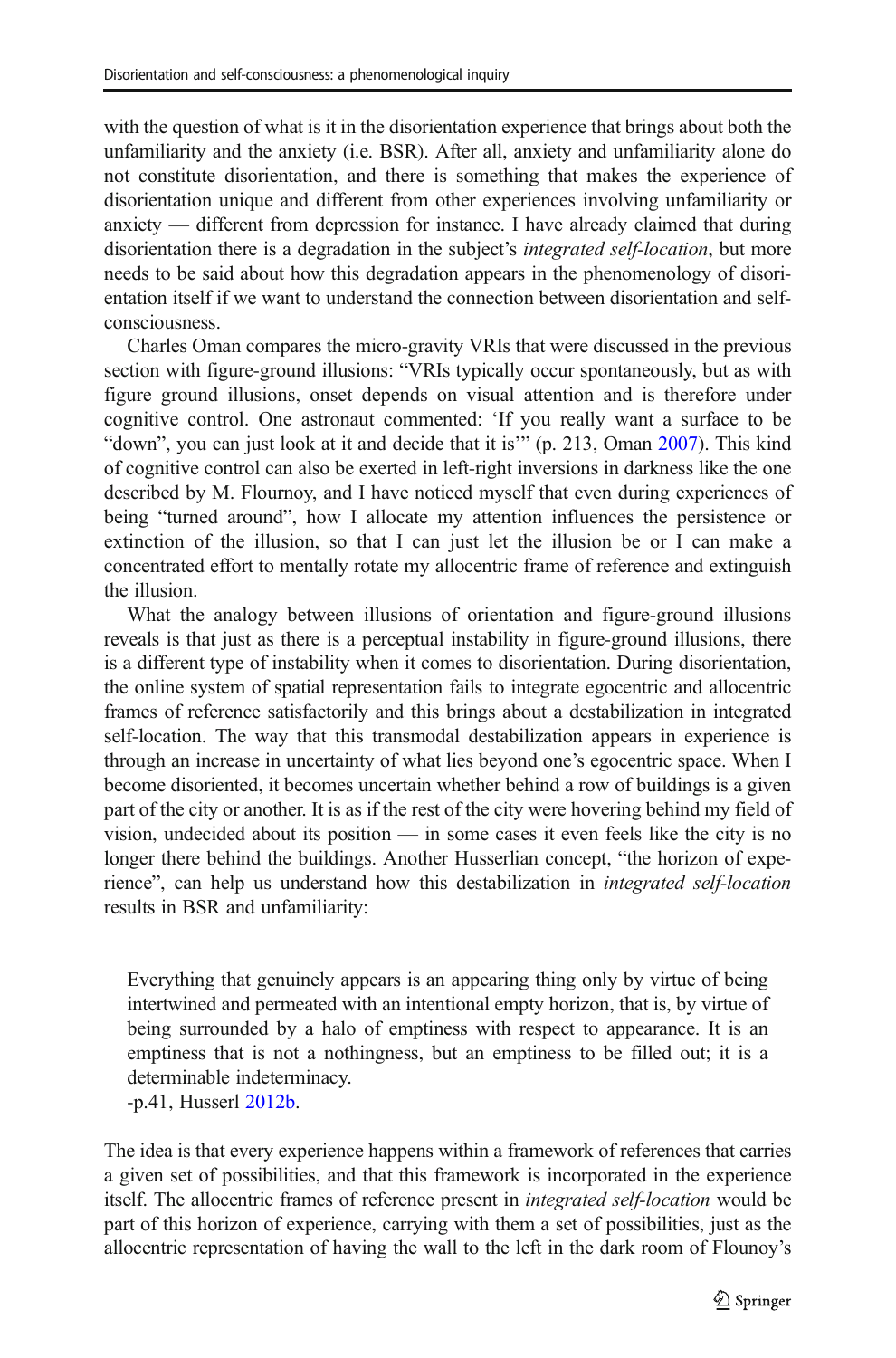story carried with it a set of possibilities for action (reaching to his left and touching the wall) and for perception (turning on the light and finding the wall to his left). To get an intuitive grasp of the concept of the horizon of experience (particularly in terms of spatial allocentric frames of reference), a simple phenomenological scenario should suffice: While you are in a familiar room, your office for instance, you only see the elements that are directly around you —such as a chair or the door—, but you feel the location of a set of invisible spatial objects —such as the corridor, the main entrance of the building, and some local landmarks surrounding you— that are hovering somewhere out of sight, framing your experience of the space in which you find yourself. These out-of-sight elements are part of your horizon of experience.

The horizon of experience is a determinable indeterminancy, which means that it can be determined with varying levels of (un)certainty. The destabilization in integrated self-location that occurs during disorientation is a destabilization of the horizon of experience, which becomes more uncertain as a result. In his later work, Husserl distinguishes the horizons of well-known worlds (homeworld or "Heimwelt") from those of strange or alien worlds ("Fremdwelt"), so that there are familiar and unfamiliar horizons of experience (Husserl [1970](#page-18-0)). By destabilizing the horizon of experience, disorientation turns the subject's world unfamiliar. As we saw earlier in the case of nonrecognition after being turned around, an allocentric frame of reference that is part of integrated self-location contributes to perception. Therefore, a phenomenal "homeworld" that has undergone destabilization in integrated self-location will become unfamiliar or strange in lack of this frame of reference — the subject will no longer be at home in the world.<sup>8</sup>

Because the horizon of experience carries with it a given set of possibilities, a destabilization of that horizon results in an destabilisation in the experienced possibilities of the subject, so that the possibilities for action become less salient, more ambiguous or simply disappear. A subject that after being turned around doesn't recognise Hôtel de Ville, for example, perceives that the building in front of him can be entered (just like any other building), but not that the inside of Hôtel de Ville can be reached by entering that building — this is not a possibility that lies in his horizon of experience, and no more is the possibility of going around the building and reaching the Seine open to the disoriented subject. Furthermore, he knows that the building in front of him can be entered, but not that he himself can enter it. It is not only that he cannot know whether or not the building in question is open to the public, but that in the strange world in which he now finds himself, he is no longer "welcome" to explore unfamiliar buildings — the perceived possibility of entering unknown buildings has become weakened as a result of the disorientation. The destabilization that occurs during disorientation shrinks the subject's possibility space, and this underlies the diminishment, vulnerability and helplessness associated with BSR.

<sup>&</sup>lt;sup>8</sup> Here, "being at home in the world" simply refers to a subject who is in her homeworld (Heimwelt) as opposed to an alien world (Fremdwelt). Although this is similar to the use of the term in discussions of Heidegger's work and although Heidegger himself claims that anxiety is a form of being not-at-home (p. 233, Heidegger [1962\)](#page-18-0), I would not want to frame the discussion in Heideggerian terms. The reason for this is that whether or not the subject can ever be at home in the world in the Heideggerian sense is an open discussion. Dreyfus defends in Hedegger's view, "Dasein is *unheimlich* [unsettled], that is, never truly at home in the world" (p.45, Dreyfus [1991\)](#page-18-0), which means that for Heidegger, there is no state of "being at home in the world" that disorientation could destabilise.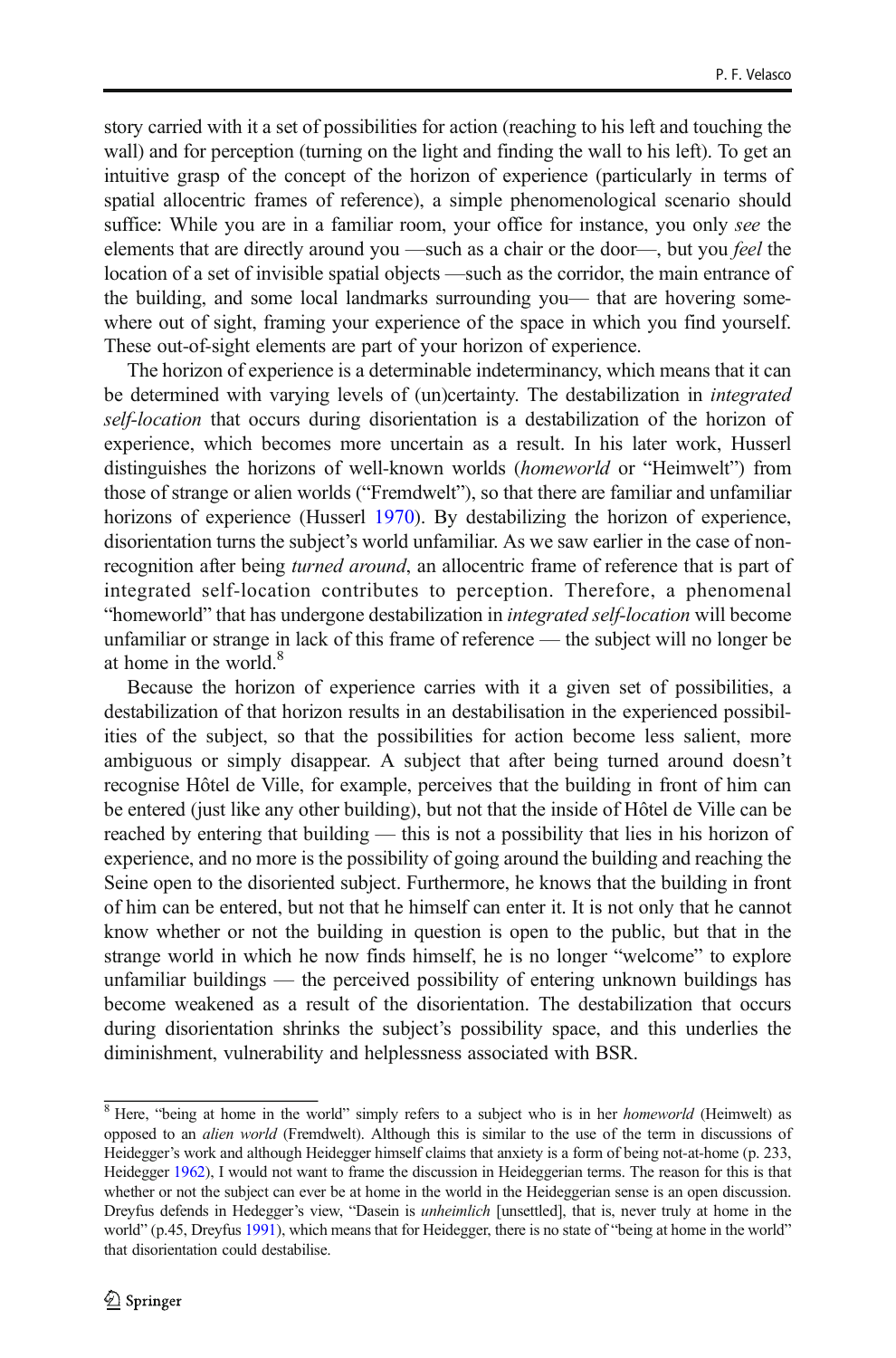The above analysis gives us all of the elements that we need in order to see the effect that disorientation has on self-consciousness: the subject undergoes a reduction of its body-space and of its possibility space within an unfamiliar environment framed by an uncertain horizon of experience. Equally important, seeing the effect that disorientation has on self-consciousness allows us to see the effect that typical integrated self-location has on self-consciousness: *integrated self-location* enriches self-consciousness by contributing to the horizon of experience, providing the subject with a set of possibilities for both action and perception.

Importantly, disorientation is a degradation in self-location (conceived agentively), and as such, a degradation in self-consciousness (conceived agentively<sup>9</sup>), but outside of maybe extreme cases (e.g. prolonged episodes of nearly total darkness leading to de-realisation), disorientation does not result in an obliteration of self-consciousness. Borrowing the wording from the discussion of orientation in the work of Erwin Straus (Straus was discussing orientation in dancing), disorientation transforms "the structures of immediate experience" in which self-consciousness is embedded (p. 30, Straus [1966\)](#page-19-0).

Here, when we think of self-consciousness, we have to remind ourselves that, as Bermudez points out, grasping one's possibilities for action within an environment plays a fundamental role in self-location and therefore, in the "self-conscious subject's grasp of how he himself is a part of the physical world" (p.223, Bermúdez [1998\)](#page-18-0). Going back to the agential accounts of self-location explored in section [1,](#page-1-0) just like minimal self-location contributes to self-consciousness by supporting our capacity to act within an egocentric frame of reference, by supporting our capacity to act within an engaged allocentric frame of reference, integrated self-location contributes to the fullbodied self-consciousness and to the elaborate sense of self that we experience when we are at home in the world.

## 4 Conclusion and future directions

After reviewing existing discussions on the ties between self-location and self-consciousness, I drew a distinction early on between minimal self-location (involving only egocentric frames of reference) and integrated self-location (involving egocentric and allocentric frames of reference). This distinction gave me the necessary framework to explore the phenomenology of disorientation, starting with experiences of being turned around, then studying illusions of orientation along the other two egocentric axes and finally experiences of disorientation that did not necessarily involve illusions along the egocentric axes. I proceeded to show that illusions of orientation can happen along the three egocentric axes, supporting the idea that all three egocentric axes are necessary for integrated self-location. I then argued that integrated self-location is transmodal, having effects on both perception and perceived possibilities for action. In section three, a phenomenological investigation of the feelings associated with disorientation (in particular, BSR and unfamiliarity) led me to the conclusion that during disorientation the subject undergoes a reduction of its body-space and of its possibility space within an unfamiliar environment framed by an uncertain horizon of

<sup>9</sup> For an early account of agentive self-consciousness see Husserl's notion of "Ich kahn" (§38 of Husserl [1990](#page-18-0) and §28 of Husserl [1970\)](#page-18-0). According to Husserl, the subject experiences the world through her lived body as a series of "I can's", that is, as a series of possibilities for action.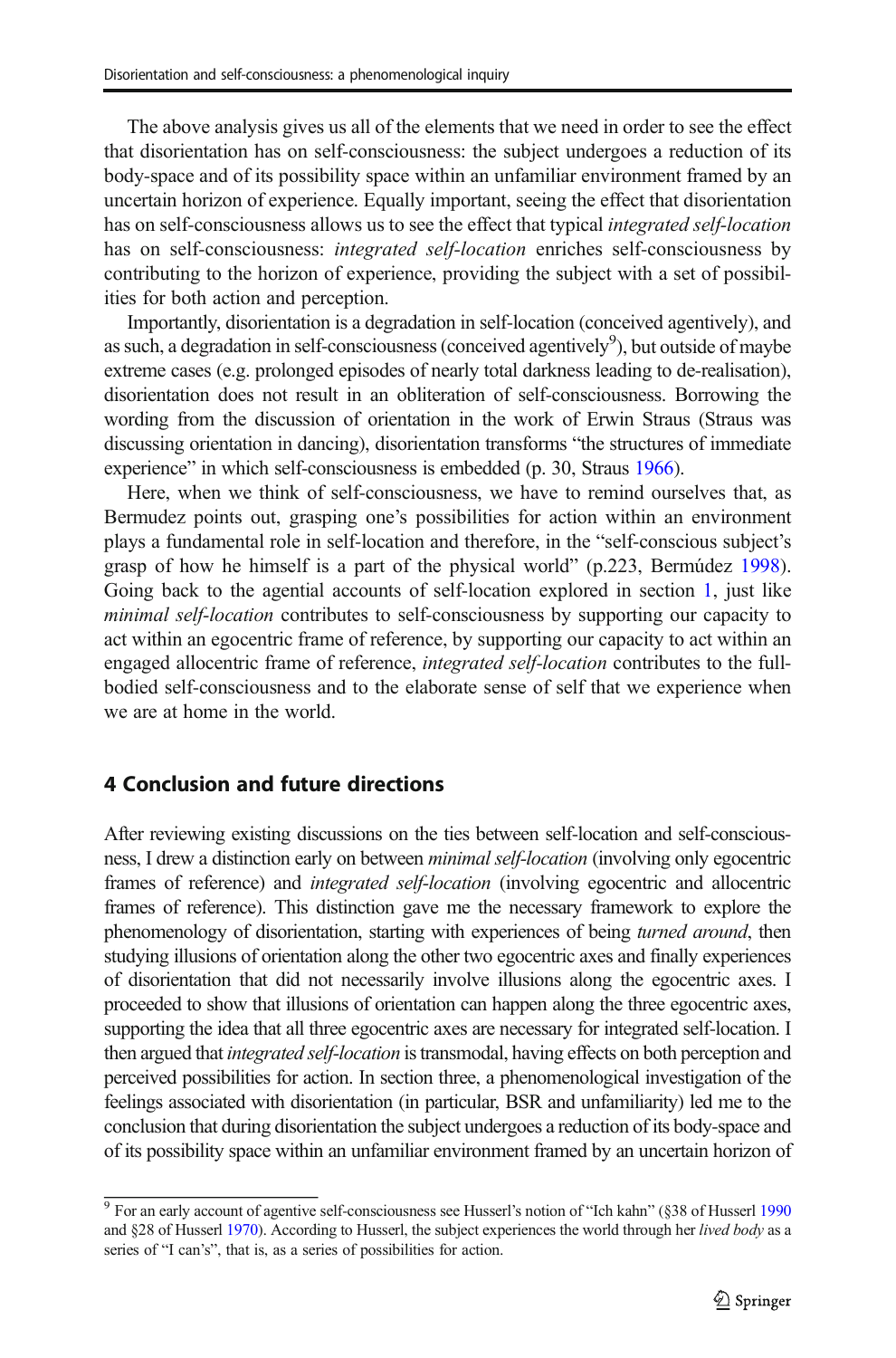experience. I concluded by using this phenomenological analysis to bear on to the distinction between minimal and integrated self-consciousness, arguing that although integrated selflocation is not necessary for self-consciousness, it contributes to the richer form of selfconsciousness that is characteristic of our everyday experience.

The reduction of body-space and possibility space during disorientation suggests that there might be empirically-testable links between disorientation and the sense of agency, and between disorientation and peripersonal space. Another potential avenue of research is to study the connection between the different neural mechanisms of spatial cognition and the destabilization of integrated self-location. For instance, in vivo recordings demonstrate that without vision the rodent head direction system (a system of cells within the hippocampal formation that discharge as a function of the directional heading of an animal) becomes unstable very quickly (Cheung et al. [2012](#page-18-0)). It would be interesting to explore if and how the instability of the head direction system relates to the instability of the horizon of experience characteristic of episodes of disorientation.

In this paper, I have focused on what one could deem paradigmatic disorientation experiences, involving feelings of anxiety, confusion, vulnerability and unfamiliarity. However, not all experiences of disorientation follow the same pattern. In her book Geographies of Disorientation, Marcella Schmidt di Friedberg draws a distinction between what she calls the uncanny feeling of getting lost (negative aspects of disorientation experiences) and the delicious flavour of getting lost (positive aspects of disorientation experiences): "from being an "uncanny" experience and a "real tragedy", getting lost may alternatively be loaded with expectations, the desire for change, and the longing for novel encounters and explorations" (p.8, Schmidt di Friedberg [2017](#page-18-0)). In the corpus I am establishing with my team, a small subset of the subjects report experiencing positive feelings when disoriented ("the prospect of being totally lost is sometimes good fun," "[I felt] joy…it was very cool and [I had] never felt something like that"), sometimes even experienced in conjunction with negative feelings such as fear or confusion. A research question worth exploring is how the phenomenology of negative and positive aspects of disorientation experiences differ and in what aspects they are similar. I suspect that the degradation of *integrated self-location* that underlies negative aspects of disorientation experiences also underlies positive aspects disorientation experiences, but more work needs to be done to investigate under which circumstances the destabilisation of the horizon of experience brings about not a strange and unfamiliar world, but a novel world full of freedom and possibility.

"The question is how to get lost. Never to get lost is not to live, not to know how to get lost brings you to destruction, and somewhere in the terra incognita in between lies a life of discovery". -p.1, Solnit [2005](#page-19-0)

Acknowledgements I would like to thank Rory Madden, James Laing, Roberto Casati, Hugo Spiers, the Spatial Cognition Lab at UCL and the attendants of the 2019 Annual Conference of the British Society for Phenomenology for their helpful comments and advice. I am also grateful to Andreas Falck and Brent Strickland for their help with setting up the online questionnaire. I would also like to thank two anonymous reviewers for their insight and their literature suggestions.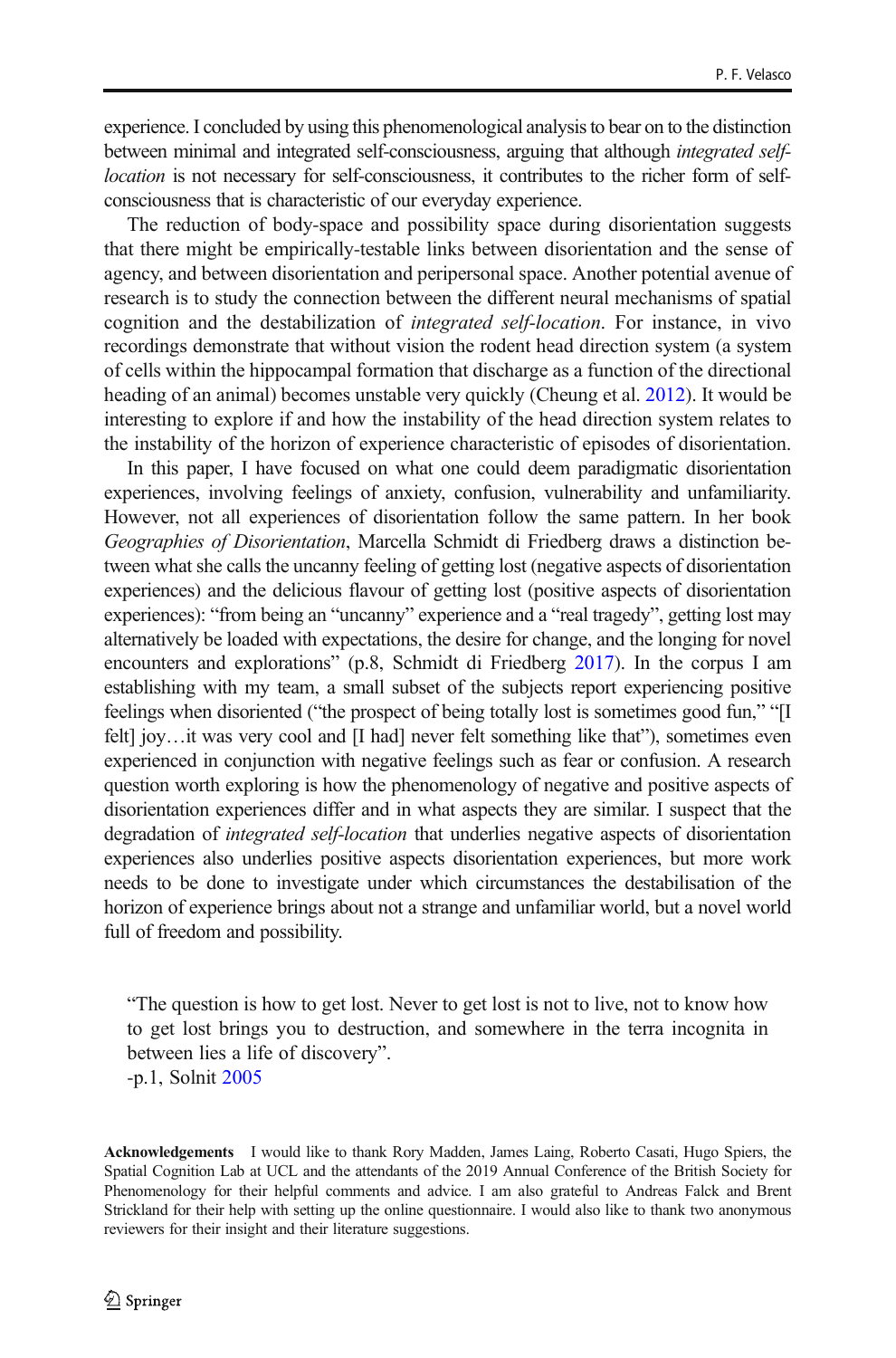<span id="page-18-0"></span>Open Access This article is licensed under a Creative Commons Attribution 4.0 International License, which permits use, sharing, adaptation, distribution and reproduction in any medium or format, as long as you give appropriate credit to the original author(s) and the source, provide a link to the Creative Commons licence, and indicate if changes were made. The images or other third party material in this article are included in the article's Creative Commons licence, unless indicated otherwise in a credit line to the material. If material is not included in the article's Creative Commons licence and your intended use is not permitted by statutory regulation or exceeds the permitted use, you will need to obtain permission directly from the copyright holder. To view a copy of this licence, visit http://creativecommons.org/licenses/by/4.0/.

#### References

- Alsmith, A. J. (2017) Perspectival structure and agentive self-location. In de Vignemont, F., & Alsmith, A. J. (Eds.). The Subject's Matter: Self-Consciousness and the Body (pp. 263-289). MIT Press.
- Bermúdez, J. L. (1998). The paradox of self-consciousness. MIT Press.
- Bermúdez, J. L. (2017). Understanding" I": Language and thought. Oxford University Press.
- Binet, M. A. (1885). Vertigo of direction. Mind, 10(8), 156–159.
- Binet, M. A. (1894). Reverse illusions of orientation. Psychological Review, 1(4), 337.
- Brewer, B. (1992). Self-location and agency. Mind, 101(401), 17–34.
- Bufacchi, R. J., & Iannetti, G. D. (2016). Gravitational cues modulate the shape of defensive peripersonal space. Current Biology, 26(21), R1133–R1134.
- Bufacchi, R. J., & Iannetti, G. D. (2018). An action field theory of peripersonal space. Trends in cognitive sciences., 22(12), 1076–1090.
- Burgess, N., Trinkler, I., King, J., Kennedy, A., & Cipolotti, L. (2006). Impaired allocentric spatial memory underlying topographical disorientation. *Reviews in the Neurosciences*, 17(1–2), 239–252.
- Campbell, J. (1995). Past, space, and self. MIT Press.
- Cassam, Q. (1997). Self and world. Oxford: Oxford University Press.
- Schwenkler, J. (2014). Vision, self-location, and the phenomenology of the "point of view.". Noûs, 48(1), 137–155.
- Cheung, A., Ball, D., Milford, M., Wyeth, G., & Wiles, J. (2012). Maintaining a cognitive map in darkness: The need to fuse boundary knowledge with path integration. PLoS Computational Biology, 8(8), e1002651.
- Cooper, H. S. (1976). A house in space. Holt, Rinehhart and Winston, Austin, TX.
- De Monticelli, R. (1986). On orientation. Topoi, 5(2), 177–185.
- Di Friedberg, M. S. (2017). Geographies of disorientation. Routledge.
- Dreyfus, H. L. (1991). Being-in-the-world: A commentary on Heidegger's Being and Time, Division I (Vol. 1). Mit press.
- Ekstrom, A. D., Huffman, D. J., & Starrett, M. (2017). Interacting networks of brain regions underlie human spatial navigation: a review and novel synthesis of the literature. Journal of neurophysiology, 118(6), 3328–3344.
- Evans, G. (1982). The varieties of reference Oxford University press Oxford.
- Flournoy, T. (1893). Des phénomènes de synopsie (audition colorée): Photismes-schèmes visuelspersonnifications. Paris: Félix Alcan.
- Fuchs, T. (2005). The phenomenology of body, space and time in depression. Comprendre, 15, 108–121.
- Graziano, M. S., & Cooke, D. F. (2005). Parieto- frontal interactions, personal space, and defensive behavior. Neuropsychologia, 44, 845–859.
- Heidegger, M (1962). Being and time, trans. Macquarrie, J, & Robinson, E. SCM Press, London.
- Husserl, E. (1970). The crisis of European sciences and transcendental phenomenology: An introduction to phenomenological philosophy. Northwestern University Press.
- Husserl, E. (1990). Ideas pertaining to a pure phenomenology and to a phenomenological philosophy: Second book studies in the phenomenology of constitution (Vol. 3). Springer Science & Business Media.
- Husserl, E. (2012a). Analyses concerning passive and active synthesis: Lectures on transcendental logic (Vol. 9). Springer Science & Business Media.
- Husserl, E. (2012b). Ideas: General introduction to pure phenomenology. Routledge.
- Johnston, R. S., & Dietlein, L. F. (1977). Biomedical results from Skylab. NASA SP-377. In Biomedical Results from Skylab (Vol. 377).